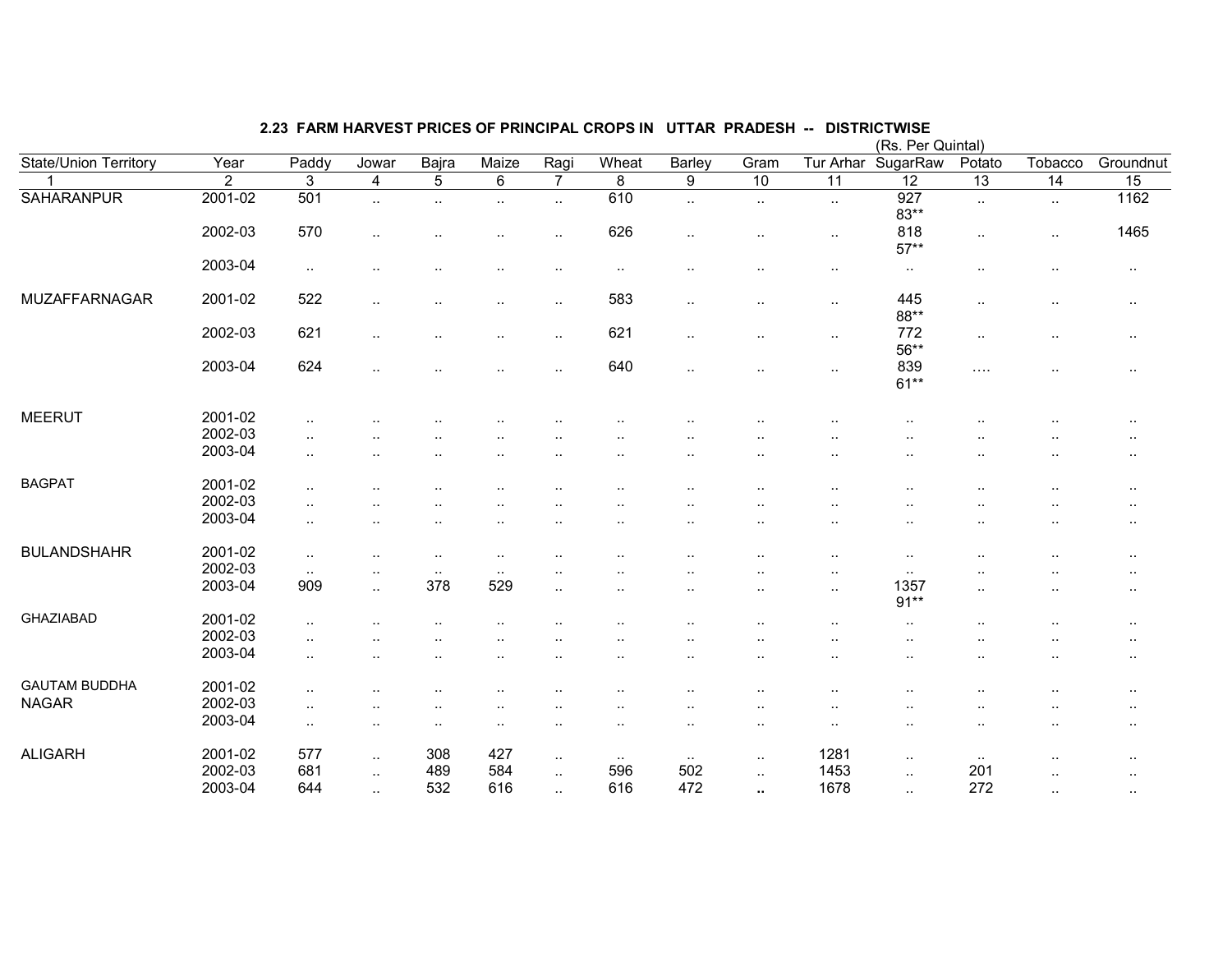|                        |         |                      |                |                      |               |                      |                      |                      |                      |                      | (Rs. Per Quintal)    |                 |                        |                 |
|------------------------|---------|----------------------|----------------|----------------------|---------------|----------------------|----------------------|----------------------|----------------------|----------------------|----------------------|-----------------|------------------------|-----------------|
| State/Union Territory  | Year    | Paddy                | Jowar          | Bajra                | Maize         | Ragi                 | Wheat                | Barley               | Gram                 | Tur Arhar            | SugarRaw             | Potato          | Tobacco                | Groundnut       |
|                        | 2       | 3                    | $\overline{4}$ | 5                    | 6             | $\overline{7}$       | 8                    | $9\,$                | 10                   | $\overline{11}$      | $\overline{12}$      | $\overline{13}$ | $\overline{14}$        | $\overline{15}$ |
| <b>MAHA MAYA NAGAR</b> | 2001-02 | $\ddotsc$            | $\sim$         | $\sim$               | $\sim$        | $\cdot$ .            |                      | $\cdot$ .            | $\cdot$ .            | $\sim$               | $\sim$               | $\sim$          | $\sim$                 | $\sim$          |
|                        | 2002-03 | $\ddotsc$            | $\cdot$ .      | $\ddot{\phantom{a}}$ | $\cdot$ .     | $\ldots$             | 615                  | 521                  | $\ddot{\phantom{a}}$ | $\ddot{\phantom{a}}$ | $\ddotsc$            | 216             | $\cdot$ .              | $\sim$          |
|                        | 2003-04 | $\ddotsc$            |                |                      |               | $\ddot{\phantom{0}}$ | $\ldots$             | $\ddot{\phantom{a}}$ | $\cdot$ .            |                      |                      | $\cdot$ .       | $\ddot{\phantom{a}}$   | $\cdot$ .       |
| <b>MATHURA</b>         | 2001-02 | $\ddot{\phantom{a}}$ | $\cdot$ .      |                      | $\cdot$ .     |                      |                      | $\ddot{\phantom{a}}$ |                      |                      |                      |                 | $\cdot$ .              | $\sim$ $\sim$   |
|                        | 2002-03 | $\ddotsc$            |                |                      |               |                      |                      | $\ddot{\phantom{a}}$ | $\cdot$ .            |                      |                      | ٠.              | $\ddot{\phantom{a}}$   | $\cdot$ .       |
|                        | 2003-04 | ٠.                   |                |                      |               |                      | $\ddot{\phantom{a}}$ |                      | $\cdot$ .            |                      |                      |                 |                        | $\cdot$ .       |
|                        |         |                      |                |                      |               |                      |                      |                      |                      |                      |                      |                 |                        |                 |
| <b>AGRA</b>            | 2001-02 | $\ddotsc$            | $\ddotsc$      | 330                  | $\ddotsc$     | $\cdot$ .            | 606                  | 495                  | 1415                 | $\sim$               | $\ddotsc$            | 334             | $\ddotsc$              | $\cdots$        |
|                        | 2002-03 | $\ddotsc$            | $\ddotsc$      | 540                  | $\ddotsc$     | $\ldots$             | 630                  | 617                  | 1550                 | 1764                 | $\ldots$             | 218             | $\ddot{\phantom{a}}$ . | $\cdot$ .       |
|                        | 2003-04 | $\ddotsc$            | $\cdots$       | $\sim$               | $\cdot$ .     | $\cdot$ .            | $\cdot$ .            | $\cdot$ .            | $\sim$               | $\sim$               | $\sim$               | $\sim$          | $\cdot$ .              | $\cdots$        |
|                        |         |                      |                |                      |               |                      |                      |                      |                      |                      |                      |                 |                        |                 |
| <b>MAINPURI</b>        | 2001-02 | $\sim$               | $\cdot$ .      | $\sim$ $\sim$        | $\sim$ $\sim$ | $\cdot$ .            | $\sim$               | $\sim$               | $\sim$               | $\sim$               | $\ddot{\phantom{a}}$ | $\sim$          | $\ddot{\phantom{a}}$   | $\cdot$ .       |
|                        | 2002-03 | 486                  | $\ddotsc$      | 508                  | 547           | $\ldots$             | 630                  | 617                  | 1550                 | 1764                 | $\ddotsc$            | 218             | $\ddotsc$              | $\sim$          |
|                        | 2003-04 | 463                  | $\ddotsc$      | 313                  | 422           | $\ddotsc$            | 579                  | 597                  | $\ldots$             | $\ddotsc$            | $\ddotsc$            | 187             | $\ddotsc$              | $\cdot$ .       |
|                        |         |                      |                |                      |               |                      |                      |                      |                      |                      |                      |                 |                        |                 |
| <b>ETAH</b>            | 2001-02 | 541                  | $\ddotsc$      | 347                  | 389           | $\ddotsc$            | 524                  | 498                  | 1607                 | 1442                 | $\ddotsc$            | 273             | $\ddotsc$              | $\sim$          |
|                        | 2002-03 | $\ddotsc$            | $\cdot$ .      | $\sim$               | $\sim$        | $\cdot$ .            | $\ldots$             | 532                  | $\sim$               | $\sim$               | $\sim$               | 143             | $\cdot$ .              | $\cdot$ .       |
|                        | 2003-04 | $\ddotsc$            | $\sim$         | $\sim$               | $\sim$ $\sim$ |                      | $\cdot$ .            | $\cdot$ .            | $\sim$               | $\cdot$ .            | $\sim$               | $\sim$          | $\sim$ $\sim$          | $\cdots$        |
|                        |         |                      |                |                      |               |                      |                      |                      |                      |                      |                      |                 |                        |                 |
| <b>FIROZABAD</b>       | 2001-02 | 425                  | $\ddotsc$      | 331                  | 411           | $\ldots$             | 558                  | 469                  | $\ddotsc$            | 1476                 | $\ddot{\phantom{a}}$ | 313             | $\ddotsc$              | $\cdots$        |
|                        | 2002-03 | 491                  | $\ddotsc$      | 511                  | 575           | $\ldots$             | 603                  | 569                  | $\cdot$ .            | $\sim$               | $\cdot$ .            | 171             | $\ddot{\phantom{a}}$ . | $\cdots$        |
|                        | 2003-04 | 477                  | $\ddotsc$      | 409                  | 431           | $\ddotsc$            | 626                  | 547                  | $\cdot$ .            | $\ddotsc$            | $\ddotsc$            | 219             | $\sim$                 | $\sim$          |
|                        |         |                      |                |                      |               |                      |                      |                      |                      |                      |                      |                 |                        |                 |
| <b>BAREILLY</b>        | 2001-02 | 437                  | $\ddotsc$      | $\ldots$             | $\cdot$ .     | $\ldots$             | 525                  | $\ddotsc$            | 2109                 | 1978                 | $\ddot{\phantom{a}}$ | 423             | $\ddotsc$              | 1313            |
|                        | 2002-03 | $\sim$               | $\cdot$ .      | $\sim$               | $\cdot$ .     | $\ddot{\phantom{0}}$ | $\sim$               | $\cdot$ .            | $\cdot$ .            | $\cdot$ .            | $\sim$               | $\sim$          | $\cdot$ .              | $\sim$          |
|                        | 2003-04 | 606                  | $\ddotsc$      | 421                  | $\ddotsc$     | $\ddotsc$            | 625                  | $\cdot$ .            | $\cdot$ .            | $\cdot$ .            | $\sim$ $\sim$        | 293             | $\ddotsc$              | 1790            |
|                        |         |                      |                |                      |               |                      |                      |                      |                      |                      |                      |                 |                        |                 |
| <b>BUDAUN</b>          | 2001-02 | $\ddotsc$            |                |                      |               |                      |                      |                      |                      |                      |                      |                 |                        | $\cdots$        |
|                        | 2002-03 | $\ddotsc$            |                |                      |               |                      |                      |                      |                      |                      |                      |                 |                        | $\cdot$ .       |
|                        | 2003-04 | $\sim$               |                |                      |               |                      |                      | $\cdot$ .            |                      | . .                  |                      |                 | $\cdot$ .              | $\cdot$ .       |
|                        |         |                      |                |                      |               |                      |                      |                      |                      |                      |                      |                 |                        |                 |
| SAHAJAHANPUR           | 2001-02 | 430                  | 387            | $\cdot$ .            | $\cdot$ .     | $\ldots$             | 537                  | $\ddot{\phantom{a}}$ | $\ddot{\phantom{a}}$ | $\sim$               | 966                  | 328             | $\sim$                 | 1334            |
|                        |         |                      |                |                      |               |                      |                      |                      |                      |                      | $67**$               |                 |                        |                 |
|                        | 2002-03 | 524                  | 477            | $\ddotsc$            | $\cdot$ .     | $\cdot$ .            | 574                  | $\ddot{\phantom{a}}$ | 1398                 | $\ddotsc$            | 826                  | 162             | $\ddotsc$              | 1629            |
|                        |         |                      |                |                      |               |                      |                      |                      |                      |                      | 66**                 |                 |                        |                 |
|                        | 2003-04 | 488                  | 442            |                      |               | $\cdot$ .            | 600                  | $\ddot{\phantom{a}}$ | $\sim$               | $\cdot$ .            | 758                  | 220             | $\ddotsc$              | 1630            |
|                        |         |                      |                |                      |               |                      |                      |                      |                      |                      | $51**$               |                 |                        |                 |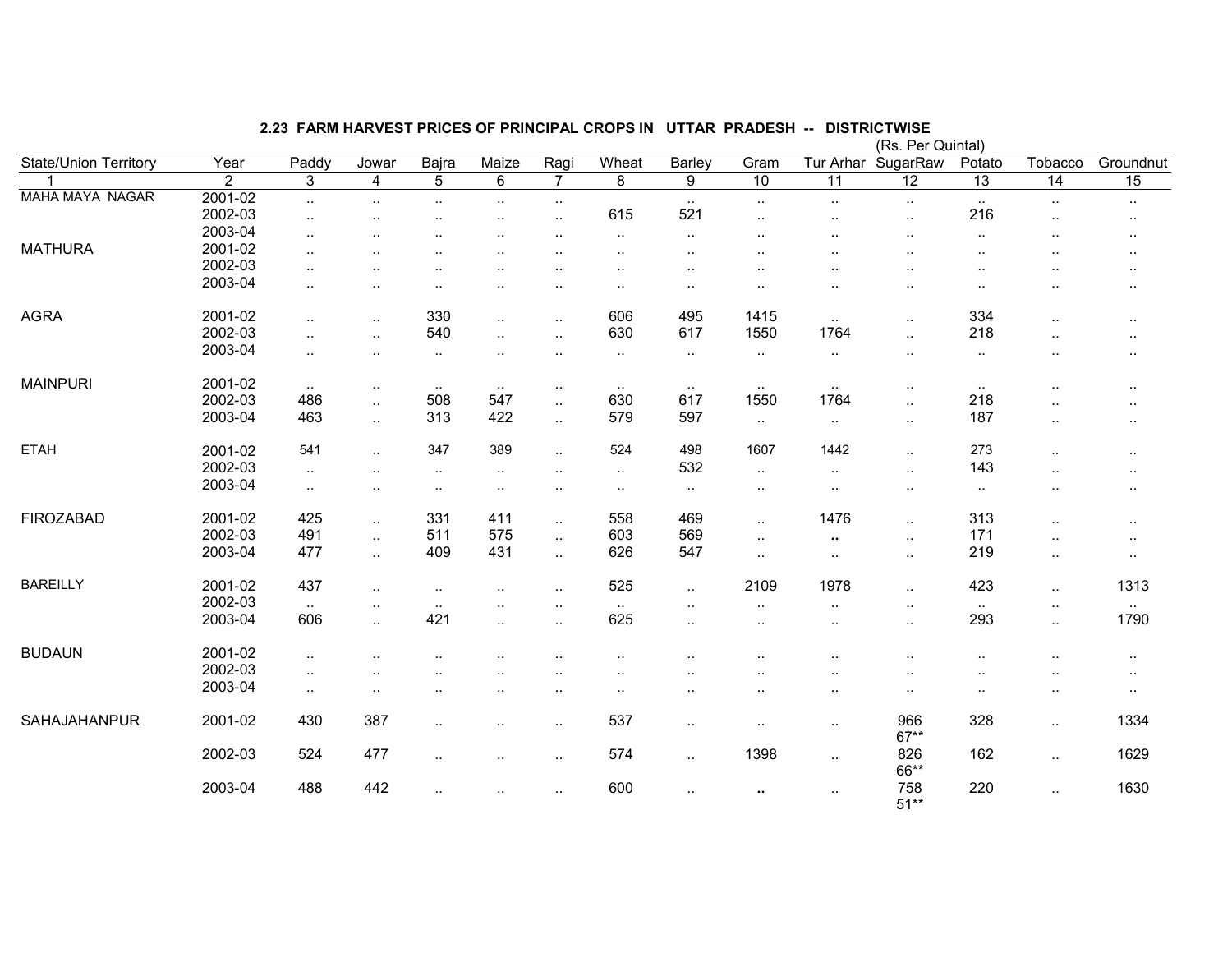|                       |                |                      |                      |           |           |                |                      |                      |                      |                      | (Rs. Per Quintal) |                        |           |                      |
|-----------------------|----------------|----------------------|----------------------|-----------|-----------|----------------|----------------------|----------------------|----------------------|----------------------|-------------------|------------------------|-----------|----------------------|
| State/Union Territory | Year           | Paddy                | Jowar                | Bajra     | Maize     | Ragi           | Wheat                | Barley               | Gram                 | Tur Arhar            | SugarRaw          | Potato                 | Tobacco   | Groundnut            |
|                       | $\overline{2}$ | 3                    | 4                    | 5         | 6         | $\overline{7}$ | 8                    | 9                    | 10                   | 11                   | $\overline{12}$   | 13                     | 14        | 15                   |
| <b>PILIBHIT</b>       | 2001-02        | $\ddotsc$            | $\ddotsc$            | $\ddotsc$ | $\ddotsc$ | $\ddotsc$      | $\ddotsc$            |                      | $\ddotsc$            | $\ddotsc$            | $\ldots$          | $\sim$                 | $\sim$    | $\sim$               |
|                       | 2002-03        | $\ddot{\phantom{a}}$ |                      |           |           |                |                      |                      |                      |                      |                   |                        |           | $\cdot$ .            |
|                       | 2003-04        |                      |                      |           |           |                |                      |                      |                      |                      |                   |                        |           |                      |
|                       |                |                      |                      |           |           |                |                      |                      |                      |                      |                   |                        |           |                      |
| <b>MORADABAD</b>      | 2001-02        | $\ddot{\phantom{1}}$ |                      |           |           |                | $\ddot{\phantom{a}}$ |                      | ٠.                   |                      |                   |                        |           | $\cdot$ .            |
|                       | 2002-03        |                      |                      |           |           |                |                      |                      |                      |                      |                   |                        |           |                      |
|                       | 2003-04        | $\ddot{\phantom{a}}$ |                      |           |           |                |                      |                      |                      |                      |                   |                        |           | $\ddot{\phantom{1}}$ |
|                       |                |                      |                      |           |           |                |                      |                      |                      |                      |                   |                        |           |                      |
| <b>JYOTIBA PHULE</b>  | 2001-02        | $\ddot{\phantom{a}}$ |                      |           |           |                |                      |                      |                      |                      |                   |                        |           | $\cdot$ .            |
| <b>NAGAR</b>          | 2002-03        | $\sim$               |                      |           |           |                |                      |                      |                      |                      |                   |                        |           | $\cdot$ .            |
|                       | 2003-04        | $\sim$               |                      |           |           |                |                      |                      |                      | $\ddot{\phantom{a}}$ |                   |                        |           | $\ddotsc$            |
|                       |                |                      |                      |           |           |                |                      |                      |                      |                      |                   |                        |           |                      |
| <b>BIJNOR</b>         | 2001-02        | 523                  | $\ddot{\phantom{0}}$ |           |           |                | 557                  | $\cdot$ .            |                      | $\cdot$ .            | 956               | $\ddotsc$              | $\cdot$ . | 1511                 |
|                       |                |                      |                      |           |           |                |                      |                      |                      |                      | $81**$            |                        |           |                      |
|                       | 2002-03        | 546                  | $\ddotsc$            |           |           |                | 602                  | $\cdot$ .            | 1529                 | $\sim$               | 786               | $\cdot$ .              | $\sim$    | 1366                 |
|                       |                |                      |                      |           |           |                |                      |                      |                      |                      | $51**$            |                        |           |                      |
|                       | 2003-04        | 579                  | $\ddot{\phantom{a}}$ |           |           |                | 630                  | $\ddotsc$            | $\ddot{\phantom{a}}$ | $\ldots$             | 871               | $\sim$                 | $\ddotsc$ | 1516                 |
|                       |                |                      |                      |           |           |                |                      |                      |                      |                      | $54**$            |                        |           |                      |
| <b>RAMPUR</b>         | 2001-02        | $\ddotsc$            |                      |           |           | $\ddotsc$      | 548                  | $\ddotsc$            | $\ddotsc$            | ٠.                   | $\sim$            | 243                    | $\ddotsc$ | $\sim$               |
|                       | 2002-03        | $\ddotsc$            |                      |           |           |                | $\sim$               |                      |                      |                      | $\cdot$ .         | $\ddot{\phantom{1}}$ . |           | $\sim$               |
|                       | 2003-04        | $\ldots$             | $\cdot$ .            |           |           | . .            | $\cdot$ .            |                      | $\ddotsc$            |                      |                   | $\ddotsc$              |           | $\sim$               |
|                       |                |                      |                      |           |           |                |                      |                      |                      |                      |                   |                        |           |                      |
| <b>ETAWAH</b>         | 2001-02        | 414                  | $\sim$               | 331       | 418       | $\ddotsc$      | 537                  | 489                  | 1512                 | 1546                 | $\cdot$ .         | 345                    |           | $\ddotsc$            |
|                       | 2002-03        | 473                  | $\ddotsc$            | 509       | 527       | $\ldots$       | 594                  | 584                  | 1533                 | 1636                 |                   | 180                    |           | $\ddotsc$            |
|                       | 2003-04        | 468                  | $\sim$               | 369       | 404       | $\ddotsc$      | 592                  | 547                  | 1322                 | $\cdot$ .            | $\cdot$ .         | $\cdot$ .              |           | $\sim$ $\sim$        |
|                       |                |                      |                      |           |           |                |                      |                      |                      |                      |                   |                        |           |                      |
| KANPUR NAGAR          | 2001-02        | $\ddotsc$            |                      |           |           |                |                      |                      |                      |                      |                   |                        |           | $\ddot{\phantom{a}}$ |
|                       | 2002-03        | $\sim$               |                      |           |           |                |                      |                      |                      |                      |                   |                        |           | ٠.                   |
|                       | 2003-04        | $\sim$               | $\ddotsc$            |           |           |                | $\ddotsc$            | $\ddot{\phantom{a}}$ | $\sim$               |                      | . .               |                        |           | $\cdot$ .            |
|                       |                |                      |                      |           |           |                |                      |                      |                      |                      |                   |                        |           |                      |
| KANPUR DEHAT          | 2001-02        | 442                  | 366                  | 353       | 395       | $\ldots$       | 541                  | 486                  | 1414                 | 1505                 | $\cdot$           |                        |           | $\ddot{\phantom{a}}$ |
|                       | 2002-03        | 544                  | 401                  | 546       | 497       | $\ldots$       | 611                  | 537                  | 1470                 | 1523                 |                   |                        |           | $\sim$               |
|                       | 2003-04        | $\sim$               | $\sim$               | $\sim$    | $\sim$    | $\cdot$ .      | $\cdot$ .            | $\cdot$ .            | $\sim$               | $\ddot{\phantom{1}}$ | $\cdot$ .         | $\ddot{\phantom{1}}$ . |           | $\cdot$ .            |
|                       |                |                      |                      |           |           |                |                      |                      |                      |                      |                   |                        |           |                      |
| <b>FARRUKHABAD</b>    | 2001-02        | 515                  | $\ddotsc$            | $\cdot$ . | 389       | $\cdot$ .      | 527                  | $\cdot$ .            | . .                  | $\ddot{\phantom{a}}$ | $\cdot$ .         | 329                    | $\ldots$  | $\sim$ $\sim$        |
|                       | 2002-03        | 519                  |                      | $\cdot$ . | 542       |                | 564                  |                      |                      |                      |                   | 193                    | $\sim$    |                      |
|                       | 2003-04        | 505                  | $\ddotsc$            | $\ldots$  | 424       | $\cdot$ .      | 513                  | $\cdot$ .            |                      |                      |                   | 131                    | 1360      | $\ddotsc$            |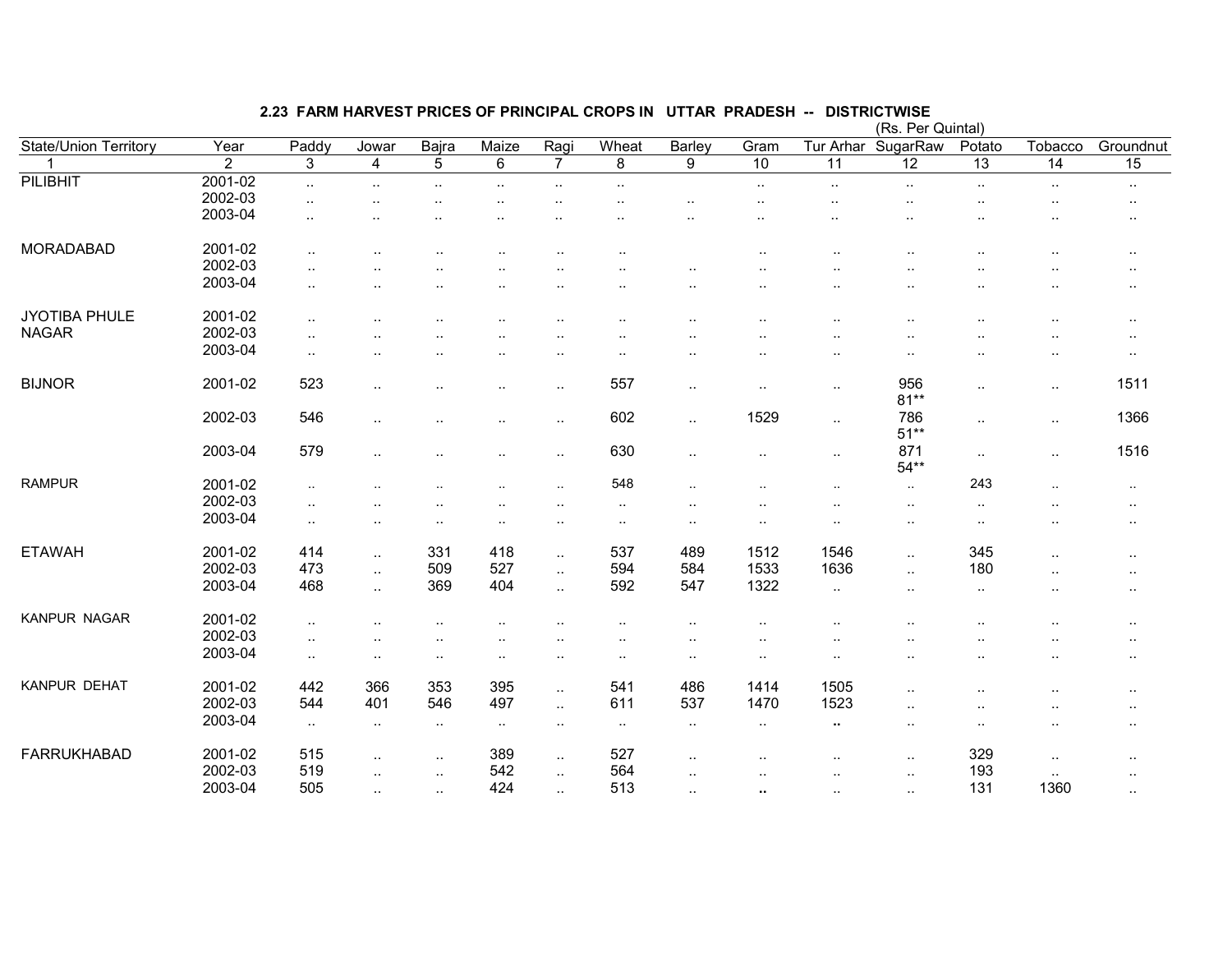|                       |                |                        |                         |                        |                      |                |           |           |                      |                      | (Rs. Per Quintal)    |                      |                      |                 |
|-----------------------|----------------|------------------------|-------------------------|------------------------|----------------------|----------------|-----------|-----------|----------------------|----------------------|----------------------|----------------------|----------------------|-----------------|
| State/Union Territory | Year           | Paddy                  | Jowar                   | Bajra                  | Maize                | Ragi           | Wheat     | Barley    | Gram                 | Tur Arhar            | SugarRaw             | Potato               | Tobacco              | Groundnut       |
| 1                     | $\overline{2}$ | 3                      | $\overline{\mathbf{4}}$ | $\overline{5}$         | 6                    | $\overline{7}$ | 8         | 9         | $\overline{10}$      | $\overline{11}$      | 12                   | $\overline{13}$      | $\overline{14}$      | $\overline{15}$ |
| <b>KANNAUJ</b>        | 2001-02        | $\ddotsc$              | $\sim$ $\sim$           | $\ddotsc$              | $\ddot{\phantom{a}}$ |                | $\ddotsc$ | $\ddotsc$ | $\ddotsc$            | $\ddot{\phantom{a}}$ | $\ddotsc$            | $\cdot$ .            | $\cdot$ .            | $\cdot$ .       |
|                       | 2002-03        |                        |                         |                        |                      |                |           |           |                      |                      |                      |                      | ٠.                   | $\cdot$ .       |
|                       | 2003-04        | $\ddot{\phantom{a}}$   |                         |                        |                      |                |           |           |                      |                      |                      |                      |                      | $\cdot$ .       |
|                       |                |                        |                         |                        |                      |                |           |           |                      |                      |                      |                      |                      |                 |
| <b>AURAIYA</b>        | 2001-02        | $\ddotsc$              |                         |                        |                      | $\cdot$        | . .       | $\cdot$ . | $\cdot$ .            |                      |                      | $\ddot{\phantom{a}}$ | $\cdot$ .            | $\cdot$ .       |
|                       | 2002-03        |                        |                         |                        |                      |                |           |           |                      |                      |                      |                      |                      | $\cdot$ .       |
|                       | 2003-04        | ٠.                     |                         |                        |                      |                |           | . .       |                      |                      |                      |                      |                      | $\cdot$ .       |
|                       |                |                        |                         |                        |                      |                |           |           |                      |                      |                      |                      |                      |                 |
| ALLAHABAD             | 2001-02        | $\ddotsc$              |                         |                        |                      | $\cdot$        | $\cdot$ . | $\cdot$ . | . .                  | $\cdot$ .            | $\ddot{\phantom{0}}$ | $\cdot$ .            | $\ddotsc$            | $\cdot$ .       |
|                       | 2002-03        | $\sim$                 |                         |                        |                      |                | . .       |           | $\ddot{\phantom{a}}$ | $\ddot{\phantom{a}}$ | $\ddotsc$            | $\ddot{\phantom{0}}$ |                      | $\cdot$ .       |
|                       | 2003-04        | $\sim$                 | ٠.                      |                        | $\cdot$ .            |                |           | $\cdot$ . | $\ddot{\phantom{a}}$ | $\cdot$ .            | $\cdot$ .            | $\ddotsc$            | $\ddotsc$            | $\cdot$ .       |
|                       |                |                        |                         |                        |                      |                |           |           |                      |                      |                      |                      |                      |                 |
| <b>FATEHPUR</b>       | 2001-02        | 428                    | 380                     | $\sim$                 |                      |                | $\sim$    | 459       | 1351                 | 1294                 | $\ldots$             | 335                  | $\cdot$ .            | $\sim$          |
|                       | 2002-03        | $\sim$                 | $\cdot$ .               |                        |                      |                |           | $\cdot$ . | $\cdot$ .            | $\cdot$ .            |                      | $\sim$               | $\ddotsc$            | $\cdot$ .       |
|                       | 2003-04        | $\sim$                 | $\sim$                  | $\ddot{\phantom{a}}$ . | ٠.                   |                | $\cdot$ . | $\cdot$ . | $\cdot$ .            | $\cdot$ .            | $\sim$               | $\cdot$ .            |                      | $\cdot$ .       |
|                       |                |                        |                         |                        |                      |                |           |           |                      |                      |                      |                      |                      |                 |
| <b>PRATAPGARH</b>     | 2001-02        | 369                    | 453                     | 490                    | $\sim$               |                | 565       | 609       | 1476                 | 1629                 | $\ddotsc$            | 393                  | $\ddotsc$            | $\sim$          |
|                       | 2002-03        | 420                    | 481                     | 446                    | $\cdot$ .            | $\ddotsc$      | 574       | 540       | 1663                 | 1746                 | $\ldots$             | 260                  | $\ddotsc$            | $\cdot$ .       |
|                       | 2003-04        | 414                    | 487                     | 445                    | $\ddot{\phantom{a}}$ | ٠.             | 694       | 693       | 1476                 | 1628                 | $\ddotsc$            | 253                  | $\ddotsc$            | $\cdot$ .       |
|                       |                |                        |                         |                        |                      |                |           |           |                      |                      |                      |                      |                      |                 |
| <b>KAUSHAMBI</b>      | 2001-02        | $\ddot{\phantom{a}}$ . |                         |                        |                      |                |           |           |                      |                      |                      |                      | $\ddotsc$            | $\cdots$        |
|                       | 2002-03        | $\ddotsc$              |                         |                        |                      |                |           |           |                      |                      |                      |                      | ٠.                   |                 |
|                       | 2003-04        | $\ddotsc$              |                         |                        |                      | ٠.             | $\cdot$ . | $\cdot$ . | $\ddot{\phantom{a}}$ |                      |                      | $\cdot$ .            | $\cdot$ .            | $\cdot$ .       |
|                       |                |                        |                         |                        |                      |                |           |           |                      |                      |                      |                      |                      |                 |
| <b>JHANSI</b>         | 2001-02        | $\sim$                 | 453                     | $\sim$                 | $\cdot$ .            | ٠.             | $\sim$    | $\sim$    | $\sim$               | $\cdot$ .            |                      | ٠.                   | $\cdot$ .            | 1182            |
|                       | 2002-03        | $\sim$                 | 483                     | $\cdot$ .              | $\ddot{\phantom{a}}$ | $\ddotsc$      | 574       | 489       | 1408                 | $\ddotsc$            |                      |                      | $\ddotsc$            | 1538            |
|                       | 2003-04        | $\sim$                 | 461                     | $\sim$                 | $\ddot{\phantom{a}}$ | $\ddotsc$      | 585       | 439       | 1267                 | $\ddotsc$            | $\cdot$ .            | $\cdot$ .            | $\ddot{\phantom{1}}$ | 1631            |
|                       |                |                        |                         |                        |                      |                |           |           |                      |                      |                      |                      |                      |                 |
| <b>JALAUN</b>         | 2001-02        | 446                    | $\ddotsc$               | 394                    | $\ddotsc$            | $\ddotsc$      | 517       | 448       | 1372                 | 1601                 | $\ddot{\phantom{a}}$ | $\ddot{\phantom{a}}$ | $\ddotsc$            | $\cdot$ .       |
|                       | 2002-03        | $\sim$                 | 518                     | 467                    | $\ldots$             | $\sim$         | 577       | 526       | 1450                 | 1665                 | $\ddotsc$            |                      | ٠.                   | $\cdot$ .       |
|                       | 2003-04        | $\ddotsc$              | 473                     | 473                    | $\ddotsc$            | $\ldots$       | 581       | 482       | 1341                 | 1656                 | $\cdot$ .            | $\cdot$ .            | $\ddot{\phantom{a}}$ | $\cdot$ .       |
|                       |                |                        |                         |                        |                      |                |           |           |                      |                      |                      |                      |                      |                 |
| <b>LALITPUR</b>       | 2001-02        | 429                    | 464                     | $\ddotsc$              | 391                  | $\ddotsc$      | 582       | 417       | 1310                 |                      |                      | $\cdot$ .            | $\ddotsc$            | 1176            |
|                       | 2002-03        | 453                    | 473                     | $\ddotsc$              | 506                  | $\ddotsc$      | 640       | 509       | 1469                 |                      |                      |                      | $\ddotsc$            | 1308            |
|                       | 2003-04        | 366                    | $\sim$                  | $\sim$                 | 414                  | $\ddotsc$      | 597       | 510       | 1306                 | $\ddot{\phantom{a}}$ |                      | $\ddot{\phantom{a}}$ | $\ddotsc$            | 1745            |
|                       |                |                        |                         |                        |                      |                |           |           |                      |                      |                      |                      |                      |                 |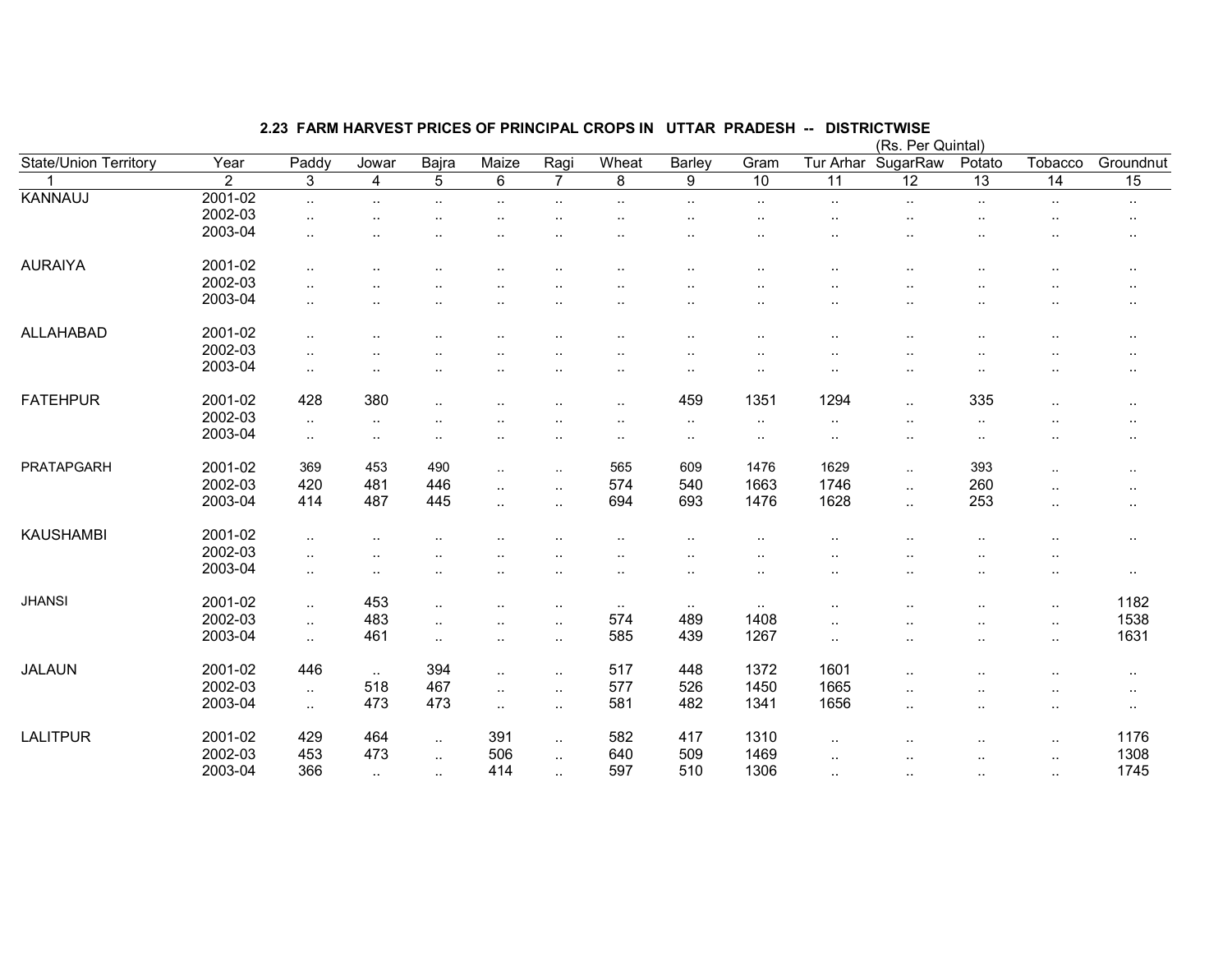|                       |                |                      |                      |                      |                      |                      |           |                      |                      |                 | (Rs. Per Quintal)    |                        |                      |           |
|-----------------------|----------------|----------------------|----------------------|----------------------|----------------------|----------------------|-----------|----------------------|----------------------|-----------------|----------------------|------------------------|----------------------|-----------|
| State/Union Territory | Year           | Paddy                | Jowar                | <b>Bajra</b>         | Maize                | Ragi                 | Wheat     | Barley               | Gram                 | Tur Arhar       | SugarRaw             | Potato                 | Tobacco              | Groundnut |
| 1                     | $\overline{2}$ | 3                    | 4                    | 5                    | 6                    | $\overline{7}$       | 8         | 9                    | $\overline{10}$      | $\overline{11}$ | $\overline{12}$      | $\overline{13}$        | $\overline{14}$      | 15        |
| <b>HAMIRPUR</b>       | 2001-02        | $\ddotsc$            | 438                  | $\ddotsc$            | $\ddotsc$            | $\sim$               | 552       | $\sim$               | 1356                 | 1458            | $\ldots$             | $\cdot$ .              | $\sim$               | $\cdot$ . |
|                       | 2002-03        | $\ldots$             | 471                  | $\ddot{\phantom{a}}$ | $\ddot{\phantom{a}}$ | $\ldots$             | 595       | $\ddotsc$            | 1461                 | 1603            | . .                  | ٠.                     | $\ddot{\phantom{a}}$ | $\sim$    |
|                       | 2003-04        | $\sim$               | 470                  | $\cdot$ .            | $\ddotsc$            | $\sim$               | 615       | $\sim$               | 1332                 | 1660            |                      | ٠.                     |                      | $\cdot$ . |
|                       |                |                      |                      |                      |                      |                      |           |                      |                      |                 |                      |                        |                      |           |
| <b>BANDA</b>          | 2001-02        | 384                  | 343                  | $\cdot$              | $\ddotsc$            | $\sim$               | 571       | $\sim$               | 1346                 | 1609            | $\ddot{\phantom{a}}$ | $\ddot{\phantom{a}}$   |                      |           |
|                       | 2002-03        | 429                  | 376                  | $\ddot{\phantom{a}}$ | ٠.                   | $\cdot$ .            | 562       | $\ddotsc$            | 1429                 | 1700            |                      |                        |                      | $\sim$    |
|                       | 2003-04        | 425                  | 330                  | $\ddotsc$            | $\ddotsc$            | $\sim$               | 557       | $\sim$               | 1278                 | 1669            |                      |                        |                      | $\cdot$ . |
|                       |                |                      |                      |                      |                      |                      |           |                      |                      |                 |                      |                        |                      |           |
| <b>CHITRAKOOT</b>     | 2001-02        | 387                  | 375                  | 404                  | $\ddotsc$            | $\sim$               | 499       | 422                  | 1318                 | 1592            | . .                  | ٠.                     |                      |           |
|                       | 2002-03        | 418                  | 440                  | 460                  | $\ddotsc$            | $\sim$               | 542       | 460                  | 1353                 | 1712            | $\ddot{\phantom{a}}$ |                        |                      | $\cdot$ . |
|                       | 2003-04        | $\cdot$ .            | $\cdot$ .            | $\cdot$ .            |                      | $\ddotsc$            | $\ddotsc$ | $\sim$               | $\cdot$ .            | $\ddotsc$       |                      | ٠.                     |                      | $\cdot$ . |
|                       |                |                      |                      |                      |                      |                      |           |                      |                      |                 |                      |                        |                      |           |
| <b>MAHOBA</b>         | 2001-02        | $\ddot{\phantom{a}}$ |                      |                      |                      |                      |           |                      |                      |                 |                      |                        | . .                  | $\cdot$ . |
|                       | 2002-03        | $\cdot$ .            |                      |                      |                      |                      |           |                      |                      |                 |                      | $\ddotsc$              | . .                  |           |
|                       | 2003-04        | $\cdot$ .            | $\ddotsc$            |                      | $\ddotsc$            | $\ddotsc$            |           |                      |                      | ٠.              |                      | $\ddot{\phantom{a}}$ . | ٠.                   | $\cdot$ . |
|                       |                |                      |                      |                      |                      |                      |           |                      |                      |                 |                      |                        |                      |           |
| <b>VARANASI</b>       | 2001-02        | $\ldots$             |                      |                      |                      | . .                  | . .       |                      |                      |                 | $\ddot{\phantom{a}}$ | $\ddotsc$              |                      | $\cdot$ . |
|                       | 2002-03        | $\cdot$ .            |                      |                      |                      |                      | $\sim$    |                      |                      |                 |                      | $\sim$                 |                      |           |
|                       | 2003-04        | 481                  | $\ddot{\phantom{a}}$ | $\cdot$ .            | $\ddot{\phantom{a}}$ | $\ddot{\phantom{a}}$ | 608       | $\cdot$ .            | . .                  |                 | $\ddot{\phantom{a}}$ | 271                    | $\ddot{\phantom{a}}$ | $\sim$    |
|                       |                |                      |                      |                      |                      |                      |           |                      |                      |                 |                      |                        |                      |           |
| CHANDAULI             | 2001-02        | $\cdot$ .            |                      |                      |                      |                      |           |                      |                      |                 |                      |                        |                      | $\cdot$ . |
|                       | 2002-03        |                      |                      |                      |                      |                      |           |                      |                      |                 |                      |                        |                      |           |
|                       | 2003-04        | $\cdot$ .            |                      |                      |                      |                      |           |                      |                      |                 |                      |                        |                      | $\cdot$ . |
|                       |                |                      |                      |                      |                      |                      |           |                      |                      |                 |                      |                        |                      |           |
| <b>GHAZIPUR</b>       | 2001-02        | 344                  | 458                  | 422                  | $\ddotsc$            |                      |           |                      | . .                  | $\sim$          | 1135                 | $\ddotsc$              |                      | $\cdot$ . |
|                       |                |                      |                      |                      |                      |                      |           |                      |                      |                 | $74**$               |                        |                      |           |
|                       | 2002-03        | $\sim$ $\sim$        | $\ddotsc$            | $\sim$               |                      |                      | $\sim$    | $\cdot$ .            |                      | $\sim$ $\sim$   | $\sim$               | $\sim$                 | . .                  |           |
|                       | 2003-04        | 446                  | 548                  | 490                  | $\ddotsc$            | $\ddotsc$            | 594       | 574                  | 1527                 | 1649            | 1077                 | 272                    | $\ddot{\phantom{a}}$ | $\cdot$ . |
|                       |                |                      |                      |                      |                      |                      |           |                      |                      |                 | $90**$               |                        |                      |           |
| <b>JAUNPUR</b>        | 2001-02        | $\ddot{\phantom{a}}$ |                      |                      |                      |                      |           |                      |                      |                 |                      |                        |                      | $\cdot$ . |
|                       | 2002-03        | $\ddot{\phantom{a}}$ |                      |                      |                      |                      |           |                      |                      |                 |                      |                        |                      |           |
|                       | 2003-04        | $\cdot$ .            |                      |                      |                      |                      |           |                      |                      |                 | $\cdot$ .            | $\ddotsc$              | . .                  | $\cdot$ . |
|                       |                |                      |                      |                      |                      |                      |           |                      |                      |                 |                      |                        |                      |           |
| <b>MIRZAPUR</b>       | 2001-02        | $\cdot$ .            |                      |                      |                      |                      |           |                      |                      |                 |                      |                        |                      | $\cdot$ . |
|                       | 2002-03        |                      |                      |                      |                      |                      |           |                      |                      |                 |                      |                        | ٠.                   |           |
|                       | 2003-04        | $\ddotsc$            | $\ddotsc$            | $\cdot$ .            | $\ddotsc$            | $\ddotsc$            | $\cdot$ . | $\ddot{\phantom{a}}$ | $\ddot{\phantom{a}}$ | $\sim$          |                      | $\sim$                 | $\ddotsc$            | $\cdot$ . |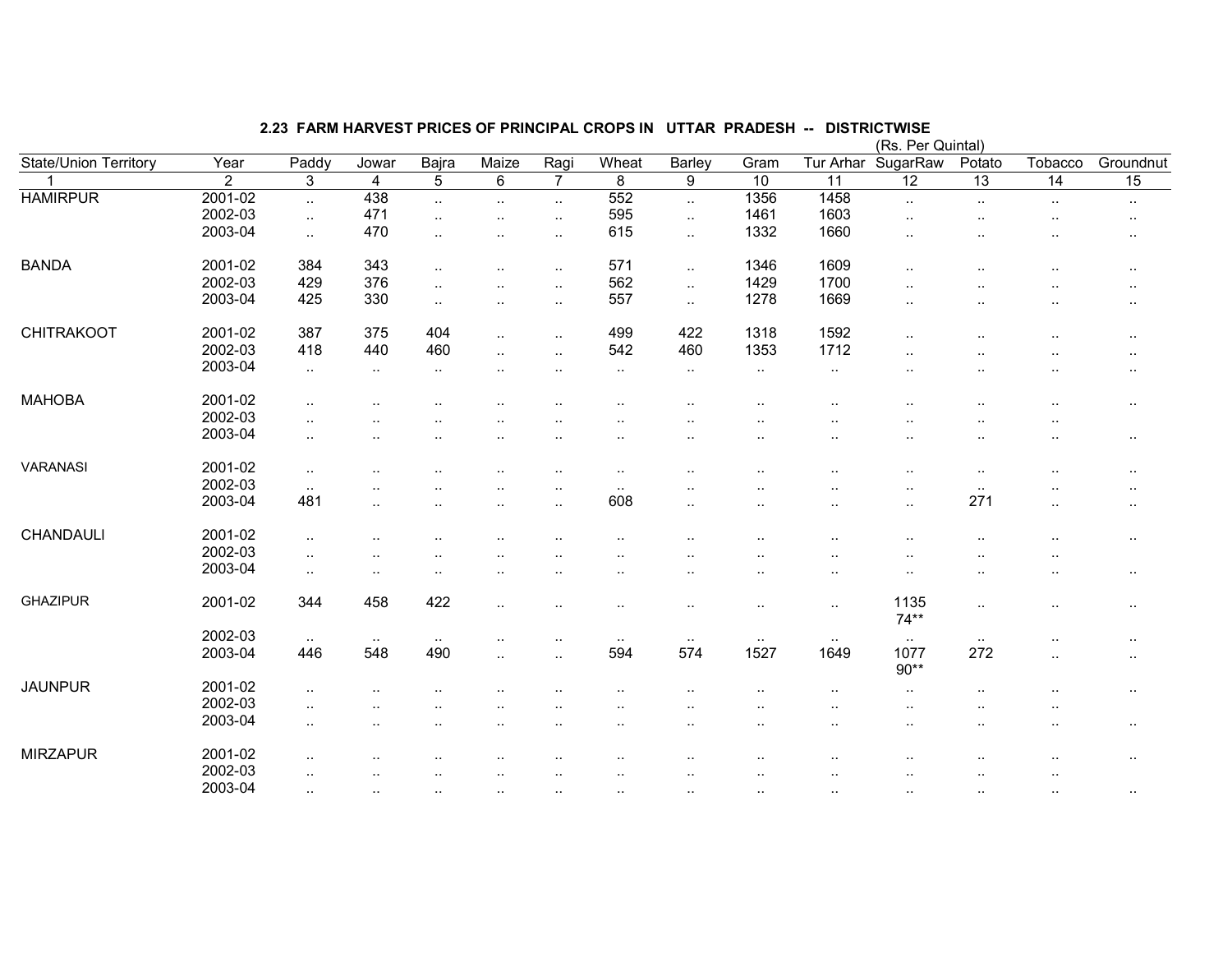|                              |                |                      |                      |                      |                        |                      |                |                      |                      |                 | (Rs. Per Quintal)    |                      |                      |                      |
|------------------------------|----------------|----------------------|----------------------|----------------------|------------------------|----------------------|----------------|----------------------|----------------------|-----------------|----------------------|----------------------|----------------------|----------------------|
| <b>State/Union Territory</b> | Year           | Paddy                | Jowar                | Bajra                | Maize                  | Ragi                 | Wheat          | Barley               | Gram                 | Tur Arhar       | SugarRaw             | Potato               | Tobacco              | Groundnut            |
|                              | $\overline{2}$ | $\overline{3}$       | $\overline{4}$       | $\overline{5}$       | $\,6\,$                | $\overline{7}$       | $\overline{8}$ | $\overline{9}$       | $\overline{10}$      | $\overline{11}$ | 12                   | $\overline{13}$      | $\overline{14}$      | $\overline{15}$      |
| <b>SONBHADRA</b>             | 2001-02        | $\ddotsc$            | $\ddotsc$            | $\ddotsc$            | 459                    | 328                  | $\ddotsc$      | $\ddotsc$            | $\sim$               | $\sim$          | $\cdot$ .            | ٠.                   | $\ddotsc$            | $\sim$               |
|                              | 2002-03        |                      |                      | $\ddot{\phantom{a}}$ | $\sim$                 | $\sim$               |                |                      |                      |                 |                      |                      |                      | $\cdot$ .            |
|                              | 2003-04        | $\ddot{\phantom{a}}$ |                      |                      | $\ddotsc$              |                      |                |                      |                      |                 |                      |                      |                      | $\cdot$ .            |
| <b>SANT RAVI DAS</b>         | 2001-02        | $\sim$               | $\ddot{\phantom{a}}$ | 504                  | 545                    | $\mathbf{L}$         | 568            | $\sim$               | $\ddot{\phantom{a}}$ | $\ddotsc$       | $\ddotsc$            |                      |                      | $\ddot{\phantom{a}}$ |
| <b>NAGAR</b>                 | 2002-03        | 487                  | $\ddot{\phantom{a}}$ | 491                  | 491                    | $\sim$               | $\cdot$ .      |                      |                      |                 |                      |                      |                      | $\cdot$ .            |
|                              | 2003-04        | $\cdot$ .            | $\ddot{\phantom{a}}$ | $\ddotsc$            | $\sim$                 | $\ddot{\phantom{a}}$ | $\cdot$ .      | $\ddot{\phantom{a}}$ | $\cdot$ .            |                 | $\ddot{\phantom{a}}$ | $\ddot{\phantom{a}}$ | $\ddot{\phantom{a}}$ |                      |
| <b>GORAKHPUR</b>             | 2001-02        | 383                  | $\ddot{\phantom{a}}$ |                      | $\ddot{\phantom{a}}$   | $\ddotsc$            | 531            | 536                  | $\sim$               | 1365            | $\cdot$ .            | 387                  | $\ddot{\phantom{a}}$ | $\ddot{\phantom{a}}$ |
|                              | 2002-03        | 423                  | $\ddot{\phantom{a}}$ |                      |                        | $\ddotsc$            | 595            | 525                  | $\sim$               | 1640            | $\cdot$ .            | 333                  | $\cdot$ .            |                      |
|                              | 2003-04        | 526                  | $\cdot$ .            |                      | $\ddotsc$              | $\sim$               | 544            | 463                  | $\sim$               | $\sim$          | $\sim$               | 397                  | $\cdot$ .            | $\cdot$ .            |
|                              |                |                      |                      |                      |                        |                      |                |                      |                      |                 |                      |                      |                      |                      |
| <b>KUSHINAGAR</b>            | 2001-02        | 305                  | $\ddot{\phantom{a}}$ |                      | $\ddotsc$              | $\sim$               | 566            | $\sim$               | $\sim$               | $\sim$          | 1063<br>69**         | $\cdot$ .            |                      | $\cdot$ .            |
|                              | 2002-03        | 507                  | $\ddotsc$            |                      | $\cdot$ .              | $\sim$               | 564            | $\cdot$ .            | $\cdot$ .            | $\sim$          | 1098<br>$64**$       |                      | $\ddot{\phantom{1}}$ | $\sim$               |
|                              | 2003-04        | 509                  | $\ddotsc$            |                      | $\ddot{\phantom{1}}$ . | $\sim$               | 538            | $\sim$               | $\cdot$ .            | $\sim$          | 1518<br>$77***$      |                      | ٠.                   | $\sim$               |
| <b>DEORIA</b>                | 2001-02        | 385                  | $\ddot{\phantom{a}}$ | $\ddot{\phantom{a}}$ | $\ddotsc$              | $\ddotsc$            | 502            | $\sim$               | $\sim$               | 1478            | 1045<br>88**         | $\sim$               | $\sim$               | $\cdot$ .            |
|                              | 2002-03        |                      |                      |                      |                        |                      |                |                      |                      |                 |                      |                      |                      |                      |
|                              | 2003-04        | $\ddot{\phantom{a}}$ |                      |                      |                        |                      |                |                      |                      |                 | $\ddotsc$            |                      |                      | $\cdot$ .            |
|                              |                | $\ddot{\phantom{a}}$ |                      |                      |                        |                      |                |                      |                      | ٠.              | $\cdot$ .            | ٠.                   |                      | $\cdot$ .            |
| MAHARAJGANJ                  | 2001-02        | $\sim$               |                      |                      |                        | $\ddotsc$            | 526            | $\ldots$             |                      | $\cdot$ .       | $\sim$               |                      |                      | $\cdot$ .            |
|                              | 2002-03        | 440                  | $\ddot{\phantom{a}}$ |                      |                        | $\ddotsc$            | 536            | $\ddotsc$            | ٠.                   | $\sim$          | 980                  |                      |                      | $\cdot$ .            |
|                              |                |                      |                      |                      |                        |                      |                |                      |                      |                 | $80**$               |                      |                      |                      |
|                              | 2003-04        | $\cdot$ .            |                      |                      |                        |                      |                |                      |                      |                 | $\sim$               |                      |                      | $\sim$               |
| <b>BASTI</b>                 | 2001-02        |                      |                      |                      |                        |                      |                |                      |                      |                 |                      |                      |                      |                      |
|                              | 2002-03        | $\sim$               |                      |                      |                        |                      |                |                      | $\cdot$ .            | $\cdot$ .       | $\cdot$ .            | ٠.                   |                      | $\cdot$ .            |
|                              | 2003-04        | $\sim$<br>412        | $\ddotsc$            |                      |                        |                      | $\sim$<br>602  |                      | . .                  | $\sim$<br>1976  | $\cdot$ .<br>1010    | $\sim$<br>396        |                      |                      |
|                              |                |                      |                      |                      | $\ddot{\phantom{0}}$   | $\sim$               |                | $\sim$               | $\cdot$ .            |                 | 102**                |                      |                      | $\cdot$ .            |
| SIDDHARTHNAGAR               | 2001-02        | $\cdot$ .            |                      |                      |                        |                      |                |                      |                      | $\cdot$ .       | $\cdot$ .            |                      |                      | $\cdot$ .            |
|                              | 2002-03        |                      |                      |                      |                        |                      |                |                      |                      |                 |                      |                      |                      |                      |
|                              | 2003-04        | $\sim$               | $\cdot$ .            | $\cdot$ .            | $\ddotsc$              | $\ddotsc$            | $\sim$         | $\cdot$ .            |                      | $\sim$          | $\cdot$ .            | $\sim$               | $\ddotsc$            |                      |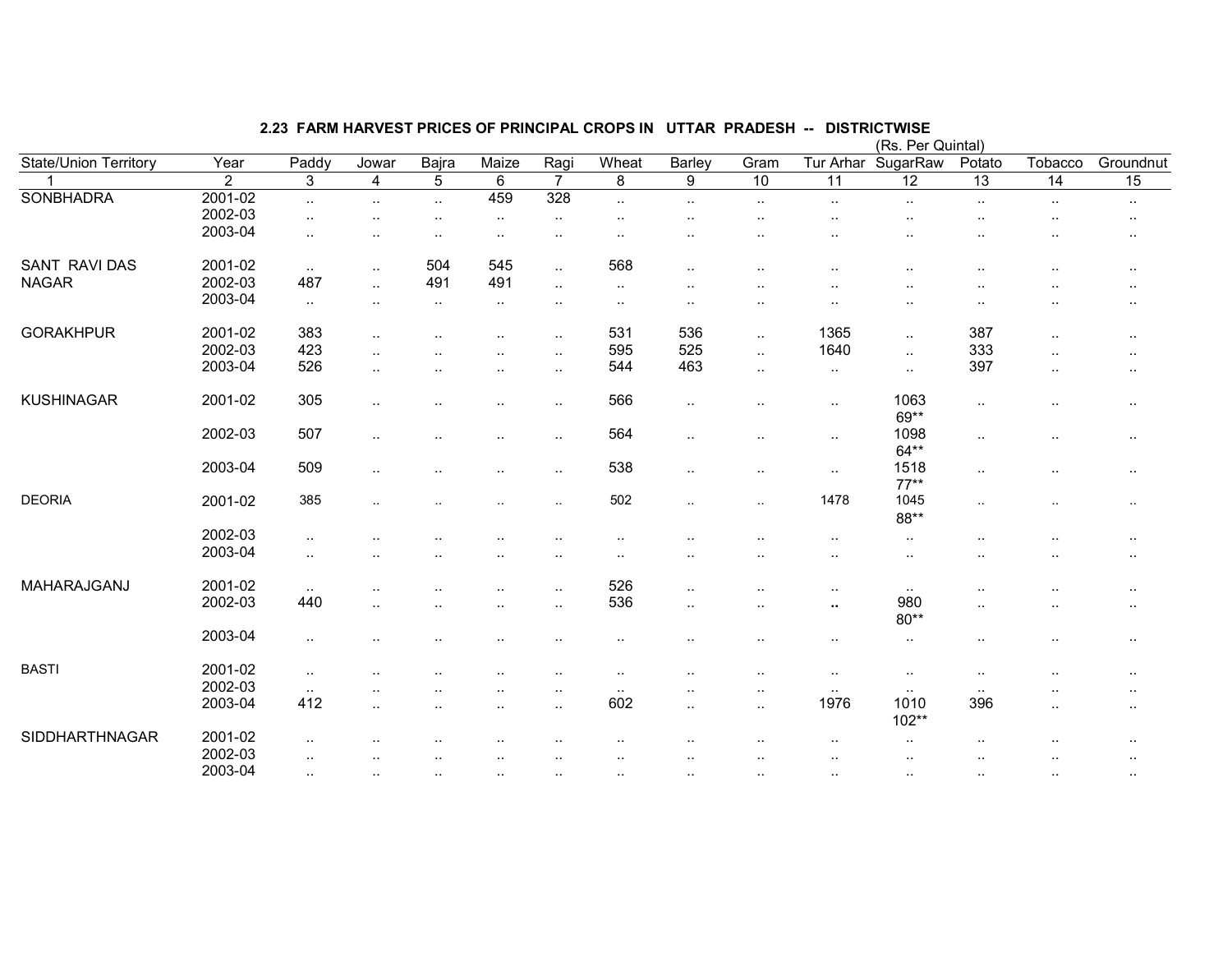|                         |         |               |                        |           |                      |                |               |                      |                        |                        | (Rs. Per Quintal) |                        |           |                 |
|-------------------------|---------|---------------|------------------------|-----------|----------------------|----------------|---------------|----------------------|------------------------|------------------------|-------------------|------------------------|-----------|-----------------|
| State/Union Territory   | Year    | Paddy         | Jowar                  | Bajra     | Maize                | Ragi           | Wheat         | Barley               | Gram                   | Tur Arhar              | SugarRaw          | Potato                 | Tobacco   | Groundnut       |
|                         | 2       | 3             | 4                      | 5         | $6\phantom{1}$       | $\overline{7}$ | 8             | 9                    | 10                     | 11                     | $\overline{12}$   | $\overline{13}$        | 14        | $\overline{15}$ |
| <b>SANT KABIR NAGAR</b> | 2001-02 | 536           | $\sim$                 | $\cdot$ . | $\ddot{\phantom{a}}$ | $\ddotsc$      | $\ddotsc$     | $\sim$               | $\cdot$ .              | $\ddot{\phantom{a}}$   | $\cdot$ .         | $\cdot$ .              | $\sim$    | $\sim$          |
|                         | 2002-03 | $\sim$        | $\ddotsc$              |           |                      |                | . .           | $\cdot$ .            | $\cdot$ .              |                        |                   | $\ddot{\phantom{1}}$ . | $\cdot$ . |                 |
|                         | 2003-04 | $\cdot$ .     | $\ddot{\phantom{0}}$   |           |                      |                | . .           |                      |                        | $\ddot{\phantom{a}}$   | . .               | $\ddotsc$              | $\ddotsc$ | $\cdot$ .       |
| <b>LUCKNOW</b>          | 2001-02 | $\cdot$ .     |                        |           |                      |                |               |                      |                        |                        |                   |                        |           | $\cdots$        |
|                         | 2002-03 | $\cdot$ .     | ٠.                     |           |                      |                | . .           |                      |                        | $\ddot{\phantom{a}}$   | . .               | $\ddot{\phantom{a}}$   | ٠.        | $\cdot$ .       |
|                         | 2003-04 | $\ddotsc$     |                        |           |                      |                |               |                      |                        |                        |                   |                        |           | $\cdots$        |
| <b>UNNAO</b>            | 2001-02 | $\sim$        | $\sim$                 | $\cdot$ . | 379                  | $\ddotsc$      | $\sim$        | $\cdot$ .            |                        | $\cdot$ .              |                   | $\ddot{\phantom{a}}$   | $\cdot$ . | $\cdot$ .       |
|                         | 2002-03 | 531           | $\sim$                 | $\ldots$  | 531                  | $\sim$         | $\sim$ $\sim$ | $\sim$               | 1463                   | $\sim$                 | 1300              | $\sim$                 | $\ldots$  | 1422            |
|                         | 2003-04 | 483           | 436                    | $\ddotsc$ | 438                  | $\ddotsc$      | 543           | 491                  | $\ddotsc$              | 1214                   | $85**$            | 196                    | $\ldots$  | 1425            |
| <b>RAEBARELI</b>        | 2001-02 | 458           | 451                    | $\cdot$ . | $\ddotsc$            | 500            | 538           | 500                  | 1556                   | 1400                   | $\cdot$ .         | 612                    | $\sim$ .  | 1321            |
|                         | 2002-03 | $\sim$        | $\ddotsc$              |           |                      | ٠.             | $\sim$        | $\sim$               | $\cdot$ .              | ٠.                     |                   | $\ddot{\phantom{1}}$ . |           | $\sim$          |
|                         | 2003-04 | $\ddotsc$     |                        |           |                      |                |               | $\cdot$ .            | $\ddot{\phantom{1}}$ . |                        |                   |                        |           | $\sim$          |
| <b>SITAPUR</b>          | 2001-02 | $\cdot$ .     |                        |           |                      |                |               |                      | $\cdot$ .              |                        |                   | $\ddot{\phantom{a}}$   |           | $\cdots$        |
|                         | 2002-03 | $\cdot$ .     |                        |           |                      |                |               |                      | $\ddot{\phantom{1}}$ . |                        |                   |                        |           | $\sim$          |
|                         | 2003-04 | $\sim$ $\sim$ | $\ddot{\phantom{1}}$ . |           | $\ddot{\phantom{1}}$ | ٠.             | $\cdot$ .     | $\cdot$ .            | $\cdot$ .              | $\ddot{\phantom{1}}$ . | $\sim$            | $\ddot{\phantom{1}}$   | $\sim$    | $\cdots$        |
| <b>HARDOI</b>           | 2001-02 | 459           | 363                    | $\sim$    | 378                  | $\sim$         | 537           | 479                  | 1691                   | 1601                   | 955<br>78**       | 352                    | $\sim$    | 1404            |
|                         | 2002-03 | 467           | 415                    | $\ldots$  | 450                  | $\ddotsc$      | 575           | 523                  | 1663                   | 1853                   | 879<br>76**       | 147                    | $\sim$ .  | 1833            |
|                         | 2003-04 | 530           | 379                    | $\ddotsc$ | 450                  | $\ddotsc$      | 608           | 514                  | 1656                   | 1687                   | 901<br>$70**$     | 194                    | $\ddotsc$ | 2002            |
| <b>FAIZABAD</b>         | 2001-02 | $\ddotsc$     |                        |           |                      |                |               |                      |                        |                        |                   |                        |           | $\sim$ $\sim$   |
|                         | 2002-03 | $\cdot$ .     | $\ddot{\phantom{0}}$   |           |                      |                |               |                      |                        |                        |                   |                        |           | $\sim$ $\sim$   |
|                         | 2003-04 | $\sim$        |                        |           |                      | ٠.             | ٠.            | $\ddot{\phantom{a}}$ | $\cdot$ .              |                        | ٠.                | $\ddot{\phantom{1}}$ . | ٠.        | $\cdot$ .       |
| <b>SULTANPUR</b>        | 2001-02 |               |                        |           |                      |                |               |                      |                        |                        |                   |                        |           | $\sim$ $\sim$   |
|                         | 2002-03 | $\cdot$ .     |                        |           |                      |                |               |                      |                        |                        |                   |                        | $\ddotsc$ | $\cdots$        |
|                         | 2003-04 | $\sim$        | $\sim$                 | $\cdot$ . | $\sim$               | ٠.             | $\sim$        | $\sim$               | $\cdot$ .              | $\cdot$ .              | $\cdot$ .         | $\sim$                 | $\sim$    | $\sim$          |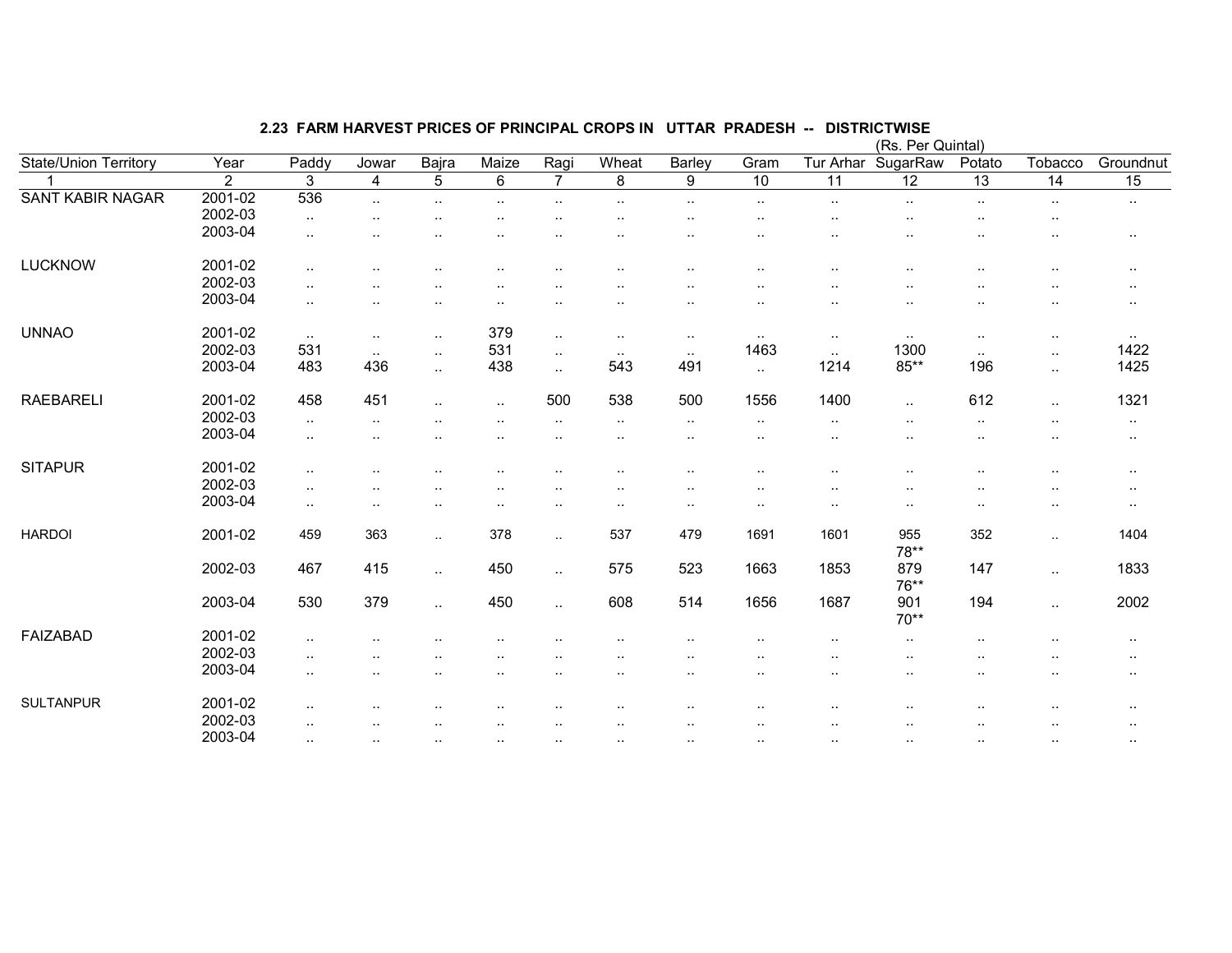|                       |                |                      |                      |                      |                      |                |                      |                      |                      |                        | (Rs. Per Quintal)      |                      |                      |                 |
|-----------------------|----------------|----------------------|----------------------|----------------------|----------------------|----------------|----------------------|----------------------|----------------------|------------------------|------------------------|----------------------|----------------------|-----------------|
| State/Union Territory | Year           | Paddy                | Jowar                | Bajra                | Maize                | Ragi           | Wheat                | Barley               | Gram                 | Tur Arhar              | SugarRaw               | Potato               | Tobacco              | Groundnut       |
|                       | $\overline{2}$ | 3                    | $\overline{4}$       | $5\phantom{.0}$      | $6\phantom{1}$       | $\overline{7}$ | 8                    | 9                    | 10                   | $\overline{11}$        | 12                     | $\overline{13}$      | $\overline{14}$      | $\overline{15}$ |
| <b>KHERI</b>          | 2001-02        | 395                  | $\cdot$ .            | $\sim$               | 449                  | $\sim$         | 511                  | $\cdot$ .            | $\cdot$ .            | $\sim$                 | 967<br>$63**$          | $\sim$               | $\sim$               | 1363            |
|                       | 2002-03        | 478                  | $\ldots$             |                      | 524                  | $\sim$         | 548                  | $\cdot$ .            | $\cdot$ .            | $\sim$                 | 773<br>46**            | $\ldots$             | $\sim$               | 1385            |
|                       | 2003-04        | 480                  | $\sim$               | $\ddotsc$            | 514                  | $\sim$         | 574                  | $\sim$               | $\cdot$ .            | $\mathbf{u}$           | 885<br>$50**$          | $\sim$               | $\sim$               | 1804            |
| <b>BARABANKI</b>      | 2001-02        | $\sim$               | $\cdot$ .            | $\cdot$ .            | $\ddotsc$            |                | $\cdot$ .            | $\cdot$ .            | ٠.                   |                        | $\ddot{\phantom{a}}$ . | $\sim$               | $\cdot$ .            |                 |
|                       | 2002-03        | $\ddot{\phantom{a}}$ |                      |                      |                      |                |                      |                      |                      |                        | $\ddotsc$              |                      |                      | $\cdot$ .       |
|                       | 2003-04        | $\sim$               | $\cdot$ .            |                      |                      |                |                      | $\cdot$ .            | $\cdot$ .            |                        | $\cdot$ .              | $\cdot$ .            | $\cdot$ .            | $\sim$          |
| AMBEDKAR NAGAR        | 2001-02        | 345                  | $\cdot$ .            | $\ddot{\phantom{a}}$ | $\ddot{\phantom{1}}$ | $\cdot$ .      | 510                  | $\cdot$ .            | $\cdot$ .            |                        |                        | 405                  | $\cdot$ .            | $\sim$          |
|                       | 2002-03        | 476                  | $\cdot$ .            |                      | $\ddot{\phantom{a}}$ | $\cdot$ .      | 603                  | $\cdot$ .            | ٠.                   |                        | $\cdot$ .              | 280                  | $\ddotsc$            | $\ddotsc$       |
|                       | 2003-04        | 431                  | $\ddotsc$            |                      |                      |                | 585                  |                      |                      | $\ddot{\phantom{a}}$   |                        | 237                  |                      |                 |
|                       |                |                      |                      | $\ddot{\phantom{a}}$ | $\ddot{\phantom{a}}$ | $\ddotsc$      |                      | $\cdot$ .            | $\cdot$ .            |                        | $\cdot$ .              |                      | $\cdot$ .            | $\ddotsc$       |
| <b>GONDA</b>          | 2001-02        | $\cdot$ .            |                      |                      | $\ddotsc$            |                | $\ddot{\phantom{a}}$ | $\ddot{\phantom{a}}$ | $\cdot$ .            | $\sim$                 | $\sim$                 | $\cdot$ .            | $\sim$               |                 |
|                       | 2002-03        | ٠.                   |                      |                      |                      |                |                      |                      | ٠.                   | $\cdot$ .              | 928                    | $\ddotsc$            |                      | $\sim$          |
|                       | 2003-04        | $\sim$               |                      |                      | $\ddotsc$            |                |                      | ٠.                   | $\cdot$ .            | $\cdot$ .              | $\cdot$ .              | $\ddotsc$            |                      | $\sim$          |
| <b>BAHRAICH</b>       | 2001-02        | $\ldots$             |                      | $\ddotsc$            | $\sim$               | $\cdot$ .      | $\cdot$ .            | ٠.                   | $\cdot$ .            | $\sim$                 | $\sim$                 |                      | $\cdot$ .            | $\sim$          |
|                       | 2002-03        | 426                  | $\cdot$ .            | $\cdot$ .            | 463                  | $\ddotsc$      | 558                  | $\cdot$ .            | $\cdot$ .            | 1700                   | 888                    | $\cdot$ .            | $\sim$               | 1840            |
|                       | 2003-04        | 477                  | $\cdot$ .            | $\sim$               | 441                  | $\sim$         | $\cdot$ .            | $\cdot$ .            | $\cdot$ .            | 1630                   | $80**$<br>956          | $\ldots$             | $\cdot$ .            | 2031            |
|                       |                |                      |                      |                      |                      |                |                      |                      |                      |                        | $80**$                 |                      |                      |                 |
| <b>BALRAMPUR</b>      | 2001-02        | 345                  | $\ddotsc$            | $\ddotsc$            | 480                  | $\ddotsc$      | 541                  | $\ddotsc$            | $\sim$               | 1344                   | 981<br>76**            | $\cdot$ .            | $\ddotsc$            | $\sim$          |
|                       | 2002-03        | 423                  |                      |                      | 442                  |                |                      |                      |                      | $\sim$                 | $54**$                 | $\cdot$ .            |                      | $\sim$          |
|                       | 2003-04        | $\sim$               |                      |                      | $\ddotsc$            |                |                      |                      |                      | $\ddot{\phantom{a}}$ . | $\cdot$ .              |                      | . .                  | $\cdot$ .       |
| <b>SHRAWASTI</b>      | 2001-02        | $\sim$               |                      |                      |                      |                |                      | ٠.                   | ٠.                   |                        |                        |                      |                      | $\cdot$ .       |
|                       | 2002-03        |                      |                      |                      |                      |                |                      |                      |                      |                        |                        |                      |                      |                 |
|                       | 2003-04        | $\sim$               |                      |                      |                      |                |                      | $\ddot{\phantom{a}}$ | $\ddot{\phantom{1}}$ |                        |                        |                      |                      | $\cdot$ .       |
|                       |                | $\ddotsc$            | $\ddot{\phantom{a}}$ | $\ddot{\phantom{a}}$ | $\ddotsc$            |                | $\cdot$ .            | $\cdot$ .            | ٠.                   | $\cdot$ .              | $\cdot$ .              | $\ddot{\phantom{a}}$ | $\cdot$ .            | $\sim$          |
| <b>AZAMGARH</b>       | 2001-02        | 459                  | $\ddot{\phantom{a}}$ | $\ddot{\phantom{a}}$ | 481                  | $\ddotsc$      | 450                  | 464                  | 1258                 | 1400                   | $\ddot{\phantom{a}}$   | 251                  | $\ddot{\phantom{a}}$ | $\cdot$ .       |
|                       | 2002-03        | $\sim$               |                      |                      | $\ddotsc$            |                | $\cdot$ .            | $\cdot$ .            | $\ldots$             | $\sim$                 |                        | $\cdot$ .            |                      | $\sim$ $\sim$   |
|                       | 2003-04        | $\sim$ $\sim$        | $\sim$               | $\sim$               | $\sim$               | $\cdot$ .      | $\cdot$ .            | $\cdot$ .            | $\sim$               | $\sim$                 |                        | $\sim$               | $\sim$               | $\sim$          |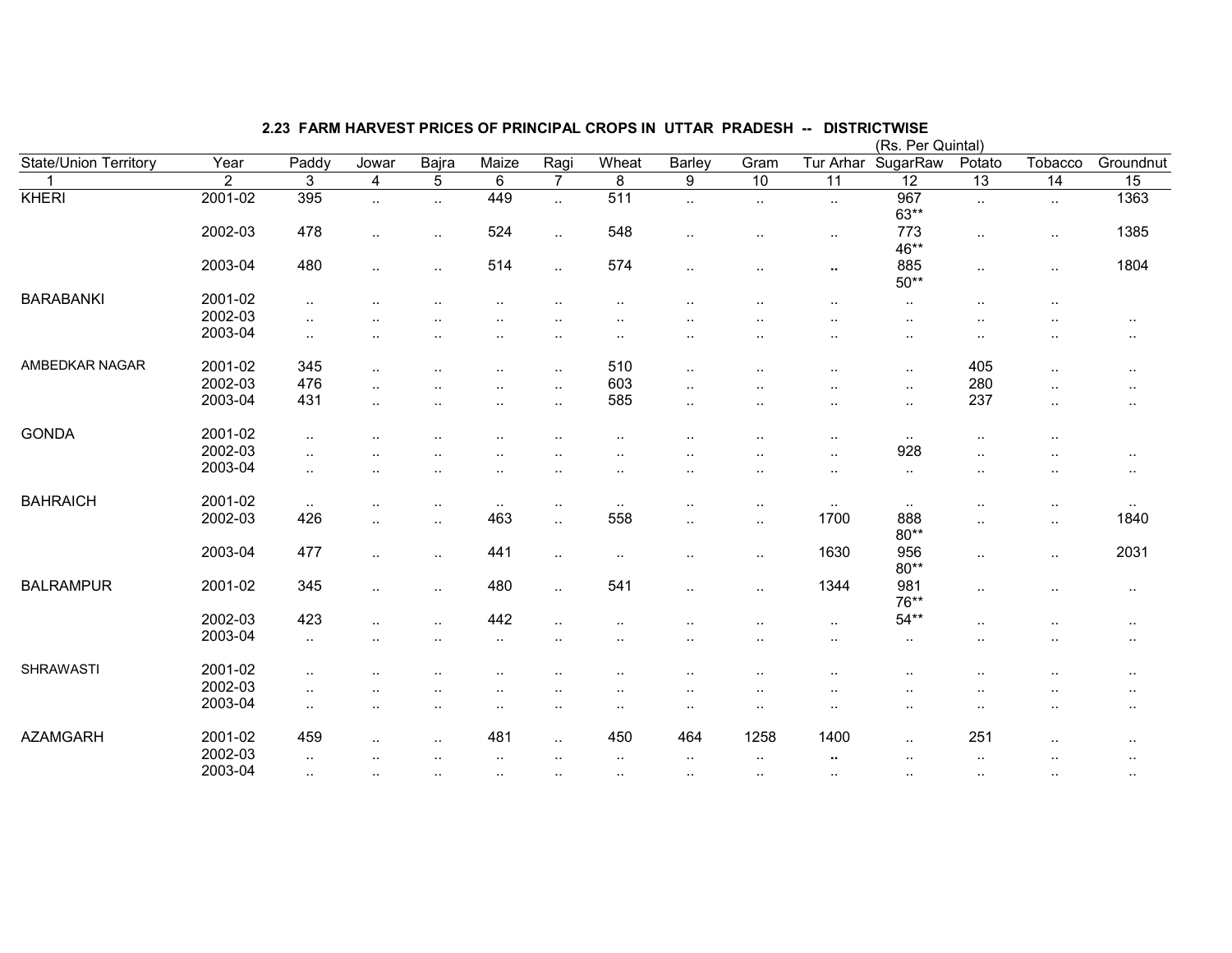|                                                 |         |               |               |           |               |               |       |        |           |           | (Rs. Per Quintal) |               |               |               |
|-------------------------------------------------|---------|---------------|---------------|-----------|---------------|---------------|-------|--------|-----------|-----------|-------------------|---------------|---------------|---------------|
| <b>State/Union Territory</b>                    | Year    | Paddy         | Jowar         | Bajra     | Maize         | Ragi          | Wheat | Barley | Gram      | Tur Arhar | SugarRaw          | Potato        | Tobacco       | Groundnut     |
|                                                 | 2       | 3             | 4             | b         | 6             |               | 8     | 9      | 10        | 11        | 12                | 13            | 14            | 15            |
| <b>BALLIA</b>                                   | 2001-02 | 379           | $\ddotsc$     | $\sim$    | 444           | $\sim$        | 580   | 476    | 1610      | 1274      | $\cdot$ .         | 332           | $\sim$        | $\sim$        |
|                                                 | 2002-03 | 397           | $\ddotsc$     | $\sim$    | 436           | $\sim$ $\sim$ | 593   | 602    | 1732      | 1426      | $\cdots$          | $\sim$ $\sim$ | $\cdots$      | $\sim$ $\sim$ |
|                                                 | 2003-04 | 406           | $\sim$ $\sim$ | $\cdot$ . | 443           | $\sim$ $\sim$ | 603   | 553    | 1749      | 1633      |                   | 215           | $\sim$        |               |
| <b>MAU</b>                                      | 2001-02 | 409           | $\cdot$ .     | $\cdots$  | $\sim$        | $\cdots$      | 545   | 603    | $\sim$    | 1638      | $\cdots$          | $\cdots$      | $\cdots$      | . .           |
|                                                 | 2002-03 | 438           | $\sim$ $\sim$ | $\sim$    | $\sim$ $\sim$ | $\sim$ $\sim$ | 544   | 587    | $\cdot$ . | 1659      | $\cdots$          | $\sim$ $\sim$ | $\sim$ $\sim$ | $\sim$ $\sim$ |
|                                                 | 2003-04 | $\sim$ $\sim$ | $\cdot$ .     | $\cdot$ . | $\sim$        | $\cdots$      | . .   | . .    | $\cdots$  | $\sim$    | $\sim$            | . .           | $\sim$        | . .           |
| <b>UTTAR PRADESH</b><br><b>(STATE WEIGHTED)</b> | 2001-02 | 418           | 399           | 344       | 403           | 407           | 540   | 482    | 1368      | 1462      | 963<br>78**       | 335           | 1227          | 1251          |
| <b>AVERAGE)</b>                                 | 2002-03 | 476           | 434           | 513       | 503           | $\sim$ $\sim$ | 586   | 542    | 1445      | 1623      | 822<br>$55***$    | 197           | $\sim$ $\sim$ | 1533          |
|                                                 | 2003-04 | 496           | 421           | 463       | 469           | $\cdot$ .     | 592   | 510    | 1316      | 1647      | 941<br>$61**$     | 212           | 1360          | 1703          |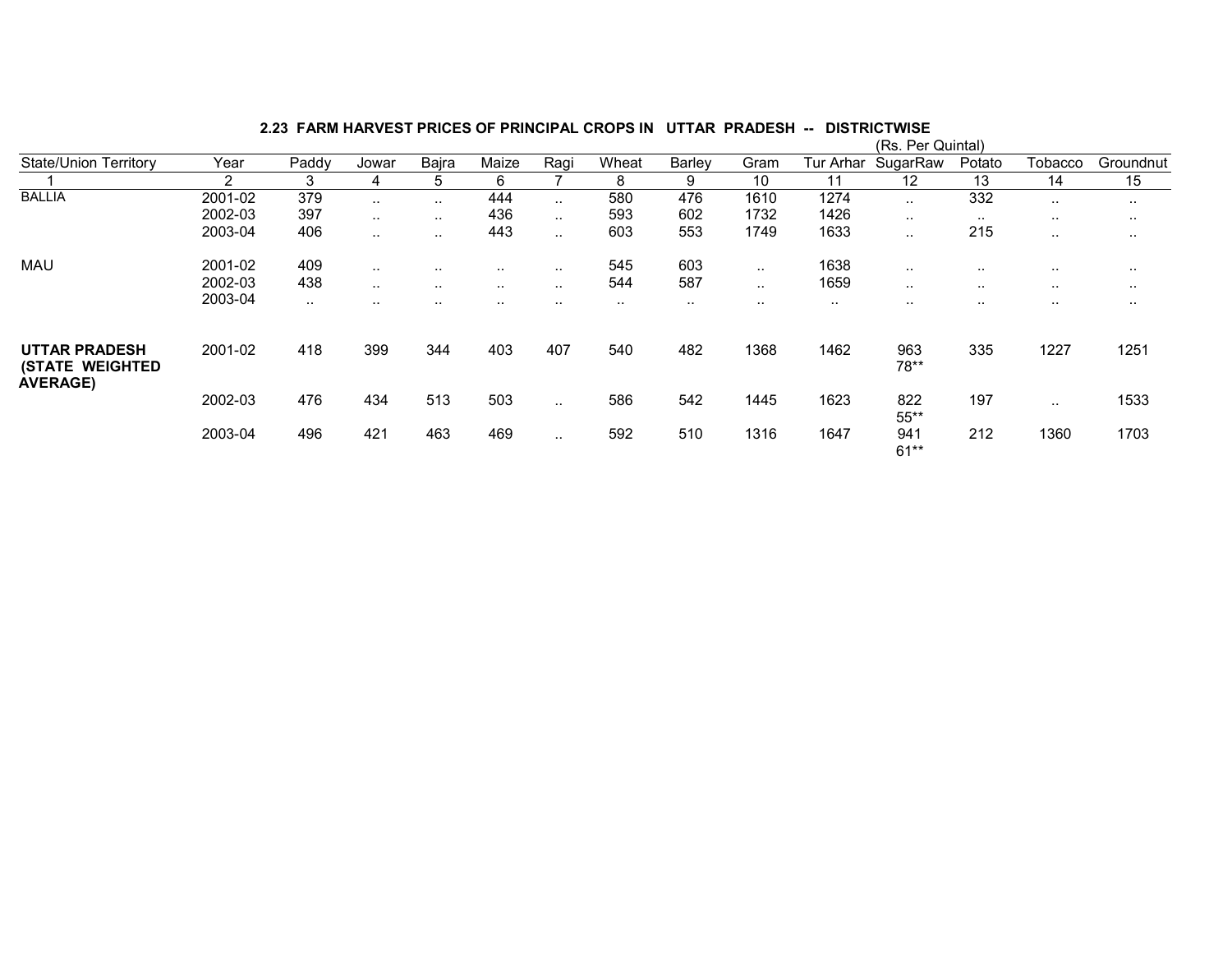|                       |                |                                |                      |           |                                     |                                |                      |                      |           |           | $(KS. Peff$ Quintary   |                      |                   |                                     |
|-----------------------|----------------|--------------------------------|----------------------|-----------|-------------------------------------|--------------------------------|----------------------|----------------------|-----------|-----------|------------------------|----------------------|-------------------|-------------------------------------|
| State/Union Territory | Year           |                                |                      |           | RapeSeed Sesamum Linseed CasterSeed | Toria                          | Cotton               | Jute                 | Sunnhemp  | Pepper    | Ginger                 | Chilly               | Turmeric<br>Fresh | Soyabean                            |
| $\mathbf 1$           | $\overline{2}$ | 16                             | 17                   | 18        | 19                                  | 20                             | 21                   | 22                   | 23        | 24        | 25                     | 26                   | 27                | 28                                  |
| <b>SAHARANPUR</b>     | 2001-02        | $\ddotsc$                      | $\ddotsc$            | $\ddotsc$ | $\ddot{\phantom{1}}$                | $\sim$ .                       | $\cdot$ .            | $\ddotsc$            | $\cdot$ . | $\ldots$  | $\cdot$ .              | $\sim$               | $\sim$            | $\sim$                              |
|                       | 2002-03        | $\sim$                         |                      |           | ٠.                                  |                                |                      |                      |           |           |                        |                      |                   | $\sim$                              |
|                       | 2003-04        | $\cdot$ .                      |                      |           |                                     |                                |                      |                      |           |           |                        |                      |                   | $\cdot$ .                           |
| MUZAFFARNAGAR         | 2001-02        | $\ddot{\phantom{a}}$           |                      |           | $\ddotsc$                           | $\ddotsc$                      | 1842                 | $\ddotsc$            |           |           | ٠.                     |                      |                   | $\ddot{\phantom{1}}$ .              |
|                       | 2002-03        | $\ddot{\phantom{a}}$           |                      |           | ٠.                                  | $\sim$                         | 2226                 |                      |           |           |                        |                      |                   | $\ddotsc$                           |
|                       | 2003-04        | $\ddot{\phantom{a}}$           |                      | $\cdot$ . | $\ddotsc$                           | $\ddotsc$                      | 2344                 | $\cdot$ .            |           | $\cdot$ . |                        |                      |                   | $\sim$                              |
| <b>MEERUT</b>         | 2001-02        | $\ddotsc$                      |                      |           |                                     |                                | $\cdot$ .            |                      |           |           |                        |                      |                   | $\sim$                              |
|                       | 2002-03        | $\ddotsc$                      |                      |           |                                     |                                |                      |                      |           |           |                        |                      |                   | $\ddotsc$                           |
|                       | 2003-04        | $\ddot{\phantom{a}}$           |                      |           | ٠.                                  |                                | $\ddot{\phantom{0}}$ | $\ddot{\phantom{a}}$ |           |           | $\sim$                 |                      |                   | $\ldots$                            |
| <b>BAGPAT</b>         | 2001-02        | $\sim$                         |                      |           |                                     |                                |                      |                      |           |           |                        |                      |                   | $\sim$                              |
|                       | 2002-03        | $\ddot{\phantom{a}}$           |                      |           |                                     |                                |                      |                      |           |           |                        |                      |                   |                                     |
|                       | 2003-04        | $\ddot{\phantom{a}}$           |                      |           | ٠.                                  | $\ddotsc$                      | $\ddot{\phantom{0}}$ |                      |           |           | $\cdot$ .<br>$\cdot$ . |                      |                   | $\sim$<br>$\sim$                    |
| <b>BULANDSHAHR</b>    | 2001-02        |                                |                      |           |                                     |                                |                      |                      |           |           |                        |                      |                   |                                     |
|                       | 2002-03        | $\ddot{\phantom{0}}$           |                      |           |                                     | $\ddotsc$                      | $\ddot{\phantom{0}}$ |                      |           |           |                        |                      |                   | $\sim$                              |
|                       | 2003-04        | $\sim$<br>$\ddot{\phantom{a}}$ |                      |           | $\ddot{\phantom{a}}$                | $\sim$<br>$\ddot{\phantom{a}}$ | $\cdot$ .<br>3436    | $\ldots$             |           |           | $\cdot$ .              |                      |                   | $\sim$<br>$\ddotsc$                 |
| <b>GHAZIABAD</b>      | 2001-02        |                                |                      |           |                                     |                                |                      |                      |           |           |                        |                      |                   |                                     |
|                       | 2002-03        |                                |                      |           |                                     |                                |                      |                      |           |           |                        |                      |                   | $\sim$                              |
|                       |                | $\ddot{\phantom{a}}$           |                      |           |                                     |                                | $\ddot{\phantom{0}}$ |                      |           |           |                        |                      |                   | $\sim$                              |
|                       | 2003-04        | $\ddot{\phantom{a}}$ .         |                      |           | ٠.                                  | $\ddot{\phantom{1}}$ .         | $\cdot$ .            |                      |           |           | $\sim$                 |                      |                   | $\sim$                              |
| <b>GAUTAM BUDHA</b>   | 2001-02        | $\ddotsc$                      |                      |           |                                     |                                |                      |                      |           |           |                        |                      |                   | $\sim$                              |
| <b>NAGAR</b>          | 2002-03        | $\ddot{\phantom{a}}$ .         |                      |           |                                     |                                |                      |                      |           |           | $\cdot$ .              |                      |                   | $\ddotsc$                           |
|                       | 2003-04        | $\cdot$ .                      |                      |           | ٠.                                  | $\ddotsc$                      | $\ddot{\phantom{0}}$ |                      |           |           | $\cdot$ .              | ٠.                   |                   | $\sim$                              |
| <b>ALIGARH</b>        | 2001-02        | $\sim$                         |                      |           | $\ddot{\phantom{a}}$                | $\ddotsc$                      | 1768                 | $\cdot$ .            |           |           |                        |                      |                   | $\ddot{\phantom{a}}$                |
|                       | 2002-03        | 1588                           | $\ddot{\phantom{a}}$ |           |                                     | $\ddotsc$                      | 1792                 | ٠.                   |           |           |                        |                      |                   |                                     |
|                       | 2003-04        | 1734                           | $\ddot{\phantom{a}}$ | $\cdot$ . | $\ddot{\phantom{a}}$                | $\sim$ .                       | 1845                 | $\cdot$ .            | $\cdot$ . | $\cdot$ . |                        | $\ddot{\phantom{a}}$ |                   | $\ddot{\phantom{1}}$ .<br>$\ddotsc$ |
| MAHA MAYA NAGAR       | 2001-02        |                                |                      |           |                                     |                                |                      |                      |           |           |                        |                      |                   |                                     |
|                       | 2002-03        | $\ldots$<br>1412               |                      |           |                                     |                                |                      |                      |           |           |                        |                      |                   | $\ddotsc$                           |
|                       | 2003-04        |                                |                      |           |                                     |                                |                      |                      |           |           |                        |                      |                   | $\ddotsc$                           |
|                       |                |                                |                      |           |                                     |                                |                      |                      |           |           |                        |                      |                   |                                     |

# 2.23 FARM HARVEST PRICES OF PRINCIPAL CROPS IN UTTAR PRADESH -- DISTRICTWISE (Rs. Per Quintal)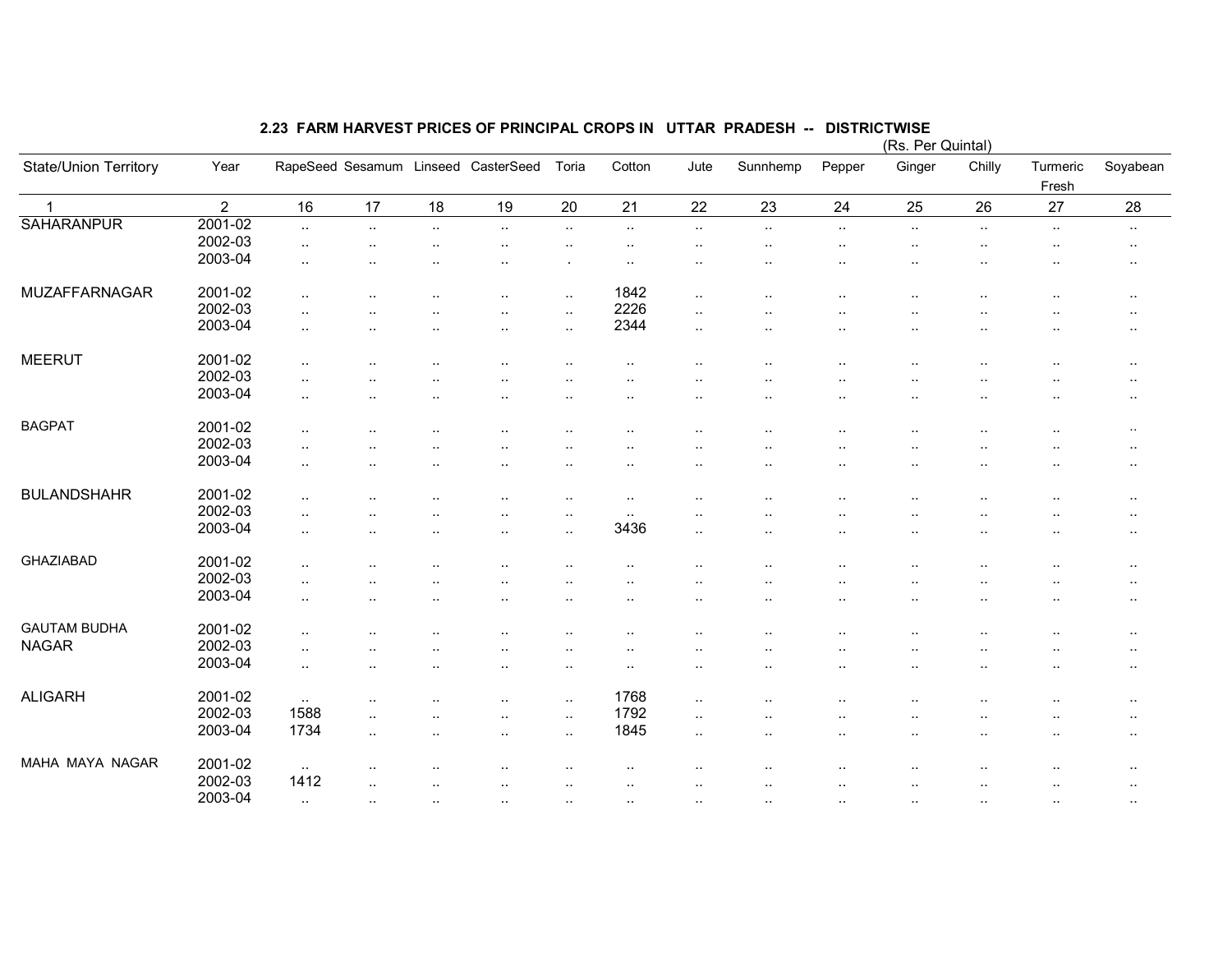|                       |                |                      |                      |                      |                                     |                      |                      |                      |                      |                      | (Rs. Per Quintal)    |                      |                      |                        |
|-----------------------|----------------|----------------------|----------------------|----------------------|-------------------------------------|----------------------|----------------------|----------------------|----------------------|----------------------|----------------------|----------------------|----------------------|------------------------|
| State/Union Territory | Year           |                      |                      |                      | RapeSeed Sesamum Linseed CasterSeed | Toria                | Cotton               | Jute                 | Sunn-<br>hemp        | Pepper               | Ginger               | Chilly               | Turmeric<br>Fresh    | Soyabean               |
| $\mathbf{1}$          | $\overline{2}$ | 16                   | 17                   | 18                   | 19                                  | 20                   | 21                   | 22                   | 23                   | 24                   | 25                   | 26                   | 27                   | 28                     |
| <b>MATHURA</b>        | 2001-02        | $\ldots$             | $\sim$               | $\ldots$             | $\ldots$                            | $\sim$               | $\sim$               | $\sim$               | $\cdot$ .            | $\sim$               | $\sim$               | $\sim$               | $\ldots$             | $\sim$                 |
|                       | 2002-03        | $\sim$               |                      | $\ddot{\phantom{a}}$ | ٠.                                  | $\sim$               | $\cdot$ .            | $\cdot$ .            | $\cdot$ .            | $\cdot$ .            | $\sim$               | $\sim$               | $\cdot$ .            | $\cdot$ .              |
|                       | 2003-04        | $\ddotsc$            | $\cdot$ .            |                      |                                     | $\ddotsc$            | $\ddotsc$            | $\ddotsc$            | $\ddotsc$            | $\ddot{\phantom{a}}$ | $\ddotsc$            | $\ddotsc$            | $\ddotsc$            | $\sim$                 |
| <b>AGRA</b>           | 2001-02        | 1146                 | 1718                 | $\ddotsc$            | ٠.                                  | $\ddot{\phantom{a}}$ | 1777                 | $\ddotsc$            | ٠.                   | . .                  | $\ddot{\phantom{a}}$ |                      | $\cdot$ .            |                        |
|                       | 2002-03        | 1625                 | 2427                 |                      |                                     |                      | 1729                 |                      |                      |                      |                      |                      |                      | $\cdot$ .              |
|                       | 2003-04        |                      |                      | μ.                   | ٠.                                  | $\ddotsc$            |                      | $\ddot{\phantom{a}}$ |                      |                      |                      |                      |                      | $\sim$                 |
|                       |                | $\ddotsc$            | $\sim$               |                      |                                     | $\ddotsc$            | $\cdot$ .            | $\cdot$ .            | .,                   |                      | $\ddot{\phantom{a}}$ |                      |                      | $\cdot$ .              |
| <b>MAINPURI</b>       | 2001-02        | $\sim$               |                      |                      |                                     |                      | $\ddotsc$            | $\ddotsc$            | ٠.                   |                      |                      |                      |                      | $\cdot$ .              |
|                       | 2002-03        | 1625                 | $\cdot$ .            |                      |                                     |                      |                      |                      |                      |                      |                      |                      |                      | $\ddot{\phantom{1}}$ . |
|                       | 2003-04        | $\sim$               | $\ddot{\phantom{a}}$ | $\cdot$ .            |                                     | $\ddotsc$            | $\cdot$ .            | $\ddotsc$            | $\ddot{\phantom{a}}$ |                      |                      | $\ddotsc$            | $\ddot{\phantom{a}}$ | $\ddotsc$              |
| <b>ETAH</b>           | 2001-02        | 1085                 | 1508                 | $\ddot{\phantom{a}}$ |                                     | $\ddotsc$            | 1476                 | $\ddot{\phantom{a}}$ | ٠.                   |                      | $\ddot{\phantom{a}}$ | $\ddot{\phantom{a}}$ | $\ddot{\phantom{a}}$ | $\sim$                 |
|                       | 2002-03        | 1225                 | $\ddotsc$            |                      |                                     |                      | $\cdot$ .            | $\ddot{\phantom{a}}$ | ٠.                   |                      |                      | ٠.                   |                      | $\cdot$ .              |
|                       | 2003-04        | $\sim$               | $\ddotsc$            |                      |                                     |                      | $\ddotsc$            | $\ddotsc$            | ٠.                   |                      | ٠.                   | $\ddotsc$            |                      | $\cdot$ .              |
| <b>FIROZABAD</b>      | 2001-02        | 1100                 |                      |                      |                                     |                      |                      |                      |                      |                      |                      |                      |                      |                        |
|                       | 2002-03        | 1733                 | $\sim$               |                      |                                     | $\ddotsc$            | $\sim$               | $\ddot{\phantom{a}}$ | ٠.                   |                      |                      | $\ddotsc$            | $\sim$               | $\cdot$ .              |
|                       | 2003-04        | 1715                 | $\cdot$ .            |                      |                                     |                      |                      |                      |                      |                      | . .                  |                      |                      | $\cdot$ .              |
|                       |                |                      | $\ldots$             |                      |                                     |                      |                      | $\ddot{\phantom{a}}$ |                      |                      |                      |                      |                      | $\cdot$ .              |
| <b>BAREILLY</b>       | 2001-02        | 1179                 | 1643                 |                      |                                     |                      |                      |                      |                      |                      |                      |                      |                      | $\cdot$ .              |
|                       | 2002-03        | $\sim$               | $\sim$ $\sim$        |                      |                                     | $\ddot{\phantom{a}}$ |                      | $\ddot{\phantom{a}}$ | $\ddotsc$            | $\ddot{\phantom{a}}$ |                      | $\ddot{\phantom{a}}$ | $\ddot{\phantom{0}}$ | $\cdot$ .              |
|                       | 2003-04        | 1894                 | 2938                 | $\cdot$ .            | $\cdot$ .                           | $\ddotsc$            | $\ddotsc$            | $\cdot$ .            | $\cdot$ .            | $\ddotsc$            | $\sim$               | $\cdot$ .            | $\ddotsc$            | $\cdot$ .              |
| <b>BUDAUN</b>         | 2001-02        | $\ddotsc$            |                      |                      |                                     |                      |                      | $\ddot{\phantom{a}}$ |                      |                      |                      |                      |                      | $\cdot$ .              |
|                       | 2002-03        | $\sim$               | $\cdot$ .            |                      |                                     |                      |                      | $\ddot{\phantom{a}}$ |                      |                      | . .                  |                      |                      | $\cdot$ .              |
|                       | 2003-04        | $\ddot{\phantom{1}}$ | $\cdot$ .            | $\cdot$ .            | $\cdot$ .                           | $\ddotsc$            | $\cdot$ .            | $\ddotsc$            | $\cdot$ .            | $\ddot{\phantom{a}}$ | $\ddotsc$            | $\ddotsc$            | $\ddotsc$            | $\cdot$ .              |
| SAHAJAHANPUR          | 2001-02        | 1163                 | 1632                 | $\cdot$ .            |                                     | $\cdot$ .            | $\ddot{\phantom{0}}$ |                      |                      |                      |                      |                      |                      |                        |
|                       | 2002-03        | 1475                 | 1526                 |                      | $\sim$<br>1526                      |                      |                      |                      | ٠.                   |                      |                      |                      |                      | $\cdot$ .              |
|                       | 2003-04        | 1600                 | 1885                 | $\ddotsc$            |                                     | $\ddotsc$            |                      |                      |                      |                      |                      |                      |                      | $\ddot{\phantom{1}}$ . |
|                       |                |                      |                      | $\cdot$ .            | $\sim$                              | $\ddotsc$            | $\ddot{\phantom{0}}$ | $\ddot{\phantom{a}}$ | ٠.                   |                      | $\ddot{\phantom{a}}$ | $\ddotsc$            | $\cdot$ .            | $\cdot$ .              |
| PILIBHIT              | 2001-02        | $\ddotsc$            |                      |                      |                                     |                      |                      | $\ddot{\phantom{a}}$ | $\ddotsc$            |                      |                      | $\ddotsc$            |                      | $\cdot$ .              |
|                       | 2002-03        | $\ddotsc$            |                      |                      | ٠.                                  |                      | $\ddotsc$            | $\ddotsc$            | $\ddotsc$            | $\ddotsc$            |                      | $\ddotsc$            | $\ddotsc$            | $\cdot$ .              |
|                       | 2003-04        |                      |                      |                      |                                     |                      |                      |                      |                      |                      |                      |                      |                      |                        |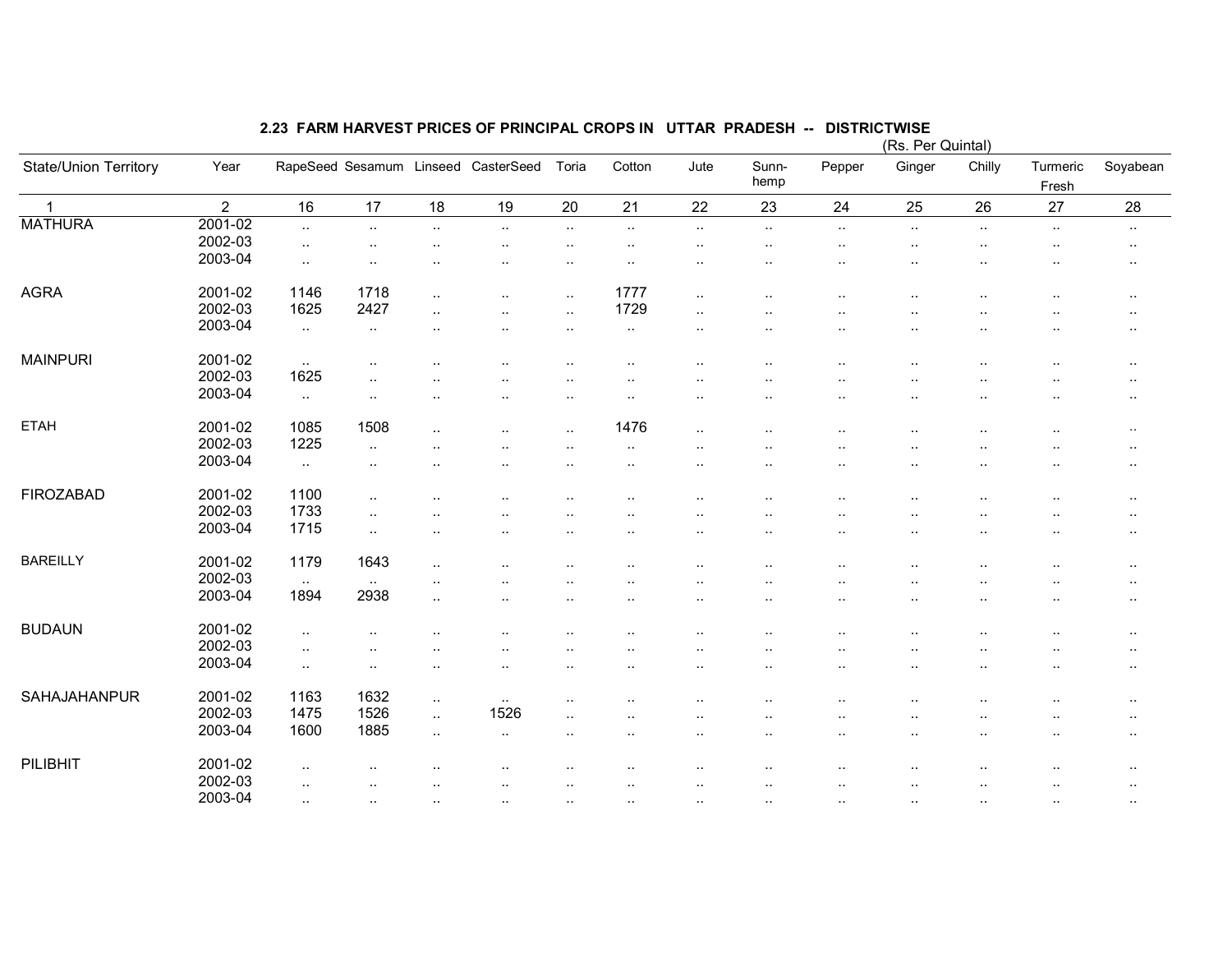|                       |                |                      |               |           |                                     |                        |                          |                     |                        |                      | (Rs. Per Quintal)    |           |                        |                        |
|-----------------------|----------------|----------------------|---------------|-----------|-------------------------------------|------------------------|--------------------------|---------------------|------------------------|----------------------|----------------------|-----------|------------------------|------------------------|
| State/Union Territory | Year           |                      |               |           | RapeSeed Sesamum Linseed CasterSeed | Toria                  | Cotton                   | Jute                | Sunnhemp               | Pepper               | Ginger               | Chilly    | Turmeric<br>Fresh      | Soyabean               |
| $\mathbf{1}$          | $\overline{2}$ | 16                   | 17            | 18        | 19                                  | 20                     | 21                       | 22                  | 23                     | 24                   | 25                   | 26        | 27                     | 28                     |
| <b>MORADABAD</b>      | 2001-02        | $\ldots$             | $\ldots$      | $\sim$    | $\sim$                              | $\sim$                 | $\ldots$                 | $\sim$              | $\sim$                 | $\sim$               | $\ddotsc$            | $\sim$    | $\sim$                 | $\sim$                 |
|                       | 2002-03        | $\ddotsc$            | $\ddotsc$     | ٠.        | $\ddot{\phantom{1}}$                | $\sim$                 | $\cdot$ .                | $\cdot$ .           | $\cdot$ .              | $\sim$               | $\cdot$ .            | $\cdot$ . | $\sim$                 | $\cdot$ .              |
|                       | 2003-04        | $\ddotsc$            | $\ddotsc$     |           | ٠.                                  | $\ddotsc$              |                          |                     | $\ddotsc$              |                      |                      | $\ddotsc$ | ٠.                     | $\sim$                 |
|                       |                |                      |               |           |                                     |                        |                          |                     |                        |                      |                      |           |                        |                        |
| JYOTIBA PHULE         | 2001-02        | $\ddot{\phantom{1}}$ |               |           |                                     |                        |                          | $\cdot$             | $\cdot$ .              | $\cdot$ .            | $\cdot$ .            |           |                        | $\sim$                 |
| <b>NAGAR</b>          | 2002-03        | $\ddotsc$            |               |           |                                     |                        |                          | . .                 |                        |                      |                      |           |                        | $\sim$                 |
|                       | 2003-04        | $\ddotsc$            | $\cdot$ .     |           |                                     | $\ddotsc$              |                          |                     | ٠.                     |                      | ٠.                   |           | ٠.                     | $\cdot$ .              |
| <b>BIJNOR</b>         | 2001-02        |                      |               |           |                                     |                        |                          |                     |                        |                      |                      |           |                        |                        |
|                       | 2002-03        | $\sim$               |               |           |                                     | $\sim$                 | $\ddot{\phantom{a}}$     |                     |                        |                      | ٠.                   |           | ٠.                     | $\cdot$ .              |
|                       |                | $\ddotsc$            |               |           |                                     |                        |                          |                     |                        |                      |                      |           | $\ddot{\phantom{0}}$   | $\ddotsc$              |
|                       | 2003-04        | $\ddotsc$            |               |           | ٠.                                  | $\sim$                 | $\ddot{\phantom{a}}$     | $\cdot$ .           | $\cdot$ .              | ٠.                   | $\sim$               | ٠.        | $\ddotsc$              | $\sim$                 |
| <b>RAMPUR</b>         | 2001-02        | 1119                 | $\ddotsc$     |           |                                     | $\ddotsc$              |                          | ٠.                  |                        |                      |                      |           | ٠.                     | $\cdot$ .              |
|                       | 2002-03        | $\sim$               |               |           |                                     |                        |                          |                     |                        |                      |                      |           |                        | $\sim$                 |
|                       | 2003-04        | $\sim$               |               |           |                                     | $\ddotsc$              |                          | $\cdot$ .           | $\ddotsc$              |                      | $\cdot$ .            |           | $\ddotsc$              | $\sim$                 |
|                       |                |                      |               |           |                                     |                        |                          |                     |                        |                      |                      |           |                        |                        |
| <b>ETAWAH</b>         | 2001-02        | 1181                 | $\cdot$ .     |           |                                     | $\ddot{\phantom{0}}$   |                          |                     |                        |                      |                      |           |                        | $\sim$                 |
|                       | 2002-03        | 1752                 | $\ldots$      |           |                                     | $\ddot{\phantom{0}}$   |                          |                     |                        |                      |                      |           |                        | $\cdot$ .              |
|                       | 2003-04        | $\sim$               |               |           |                                     | $\ddot{\phantom{a}}$   |                          |                     |                        |                      |                      |           |                        | $\ddotsc$              |
| KANPUR NAGAR          | 2001-02        | $\ddot{\phantom{a}}$ |               |           |                                     |                        |                          |                     |                        |                      |                      |           |                        | $\sim$                 |
|                       | 2002-03        |                      |               |           |                                     |                        |                          |                     |                        |                      |                      |           |                        |                        |
|                       | 2003-04        | $\sim$<br>$\ddotsc$  | $\sim$        | <br>      |                                     | $\cdot$ .<br>$\ddotsc$ | $\ddot{\phantom{a}}$<br> | $\sim$<br>$\cdot$ . | $\cdot$ .<br>$\ddotsc$ | ٠.<br>               | ٠.<br>$\cdot$ .      |           | $\ddotsc$<br>$\ddotsc$ | $\cdot$ .<br>$\cdot$ . |
|                       |                |                      |               |           |                                     |                        |                          |                     |                        |                      |                      |           |                        |                        |
| KANPUR DEHAT          | 2001-02        | 1187                 | 1679          | $\ldots$  |                                     |                        |                          |                     |                        |                      |                      |           |                        | $\cdot$ .              |
|                       | 2002-03        | 1483                 | 1854          | $\ldots$  |                                     |                        |                          |                     |                        |                      | . .                  |           |                        | $\sim$                 |
|                       | 2003-04        | $\cdot$ .            | $\sim$        | ٠.        |                                     | $\ddot{\phantom{0}}$   | $\ddot{\phantom{a}}$     | $\cdot$ .           | $\cdot$ .              |                      | ٠.                   |           | $\ddotsc$              | $\cdot$ .              |
| <b>FARRUKHABAD</b>    | 2001-02        | 1122                 | 1576          |           |                                     |                        |                          |                     |                        |                      |                      |           |                        |                        |
|                       |                |                      |               | $\ddotsc$ |                                     |                        | ٠.                       |                     | $\ddot{\phantom{a}}$   |                      |                      |           |                        | $\sim$                 |
|                       | 2002-03        | 1577                 | 1797          | $\ldots$  |                                     |                        |                          |                     |                        |                      | $\ddot{\phantom{0}}$ |           |                        | $\cdot$ .              |
|                       | 2003-04        | 1900                 | 2485          | $\ddotsc$ | ٠.                                  | $\sim$                 | $\ddot{\phantom{a}}$     | $\cdot$ .           | $\cdot$ .              | $\ddot{\phantom{a}}$ | $\cdot$ .            |           | $\ddotsc$              | $\sim$                 |
| KANNAUJ               | 2001-02        | $\ldots$             | $\sim$        |           |                                     |                        |                          |                     |                        |                      |                      |           |                        | $\sim$                 |
|                       | 2002-03        | $\ddotsc$            | 1825          |           |                                     |                        |                          |                     |                        |                      |                      |           |                        |                        |
|                       | 2003-04        |                      |               |           |                                     |                        |                          |                     |                        |                      |                      |           |                        | $\sim$                 |
|                       |                | $\sim$ $\sim$        | $\sim$ $\sim$ |           |                                     | $\cdot$ .              |                          | ٠.                  | $\cdot$ .              |                      |                      | $\cdot$ . | $\cdot$ .              | $\sim$                 |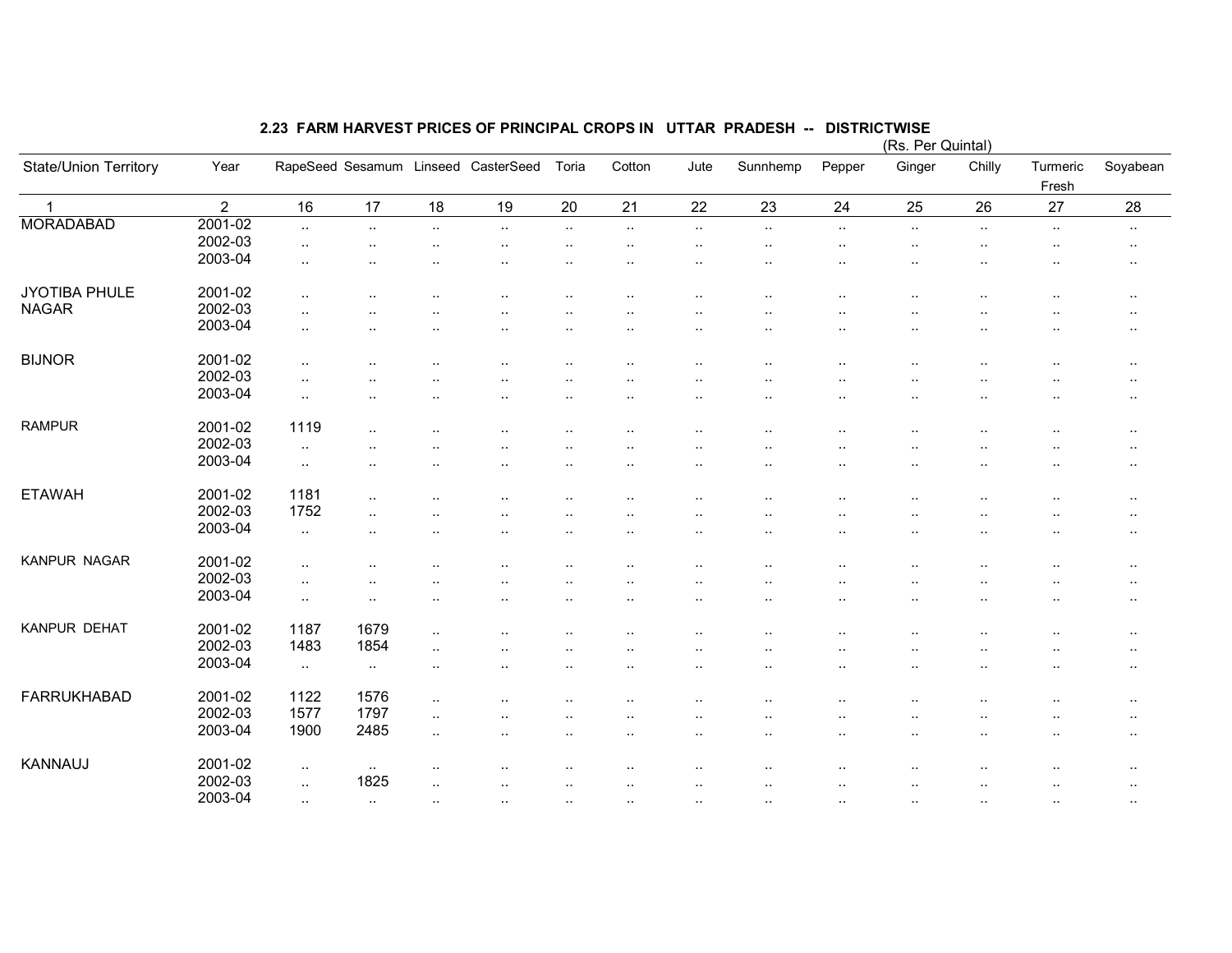|                       |                |                        |                      |           |                                     |                      |                      |                      |                      |                      |                        | (Rs. Per Quintal)    |                      |           |
|-----------------------|----------------|------------------------|----------------------|-----------|-------------------------------------|----------------------|----------------------|----------------------|----------------------|----------------------|------------------------|----------------------|----------------------|-----------|
| State/Union Territory | Year           |                        |                      |           | RapeSeed Sesamum Linseed CasterSeed | Toria                | Cotton               | Jute                 | Sannhemp             | Pepper               | Ginger                 | Chilly               | Turmeric<br>Fresh    | Soyabean  |
| $\mathbf 1$           | $\overline{2}$ | 16                     | 17                   | 18        | 19                                  | 20                   | 21                   | 22                   | 23                   | 24                   | 25                     | 26                   | 27                   | 28        |
| <b>AURAIYA</b>        | 2001-02        | $\ddotsc$              | $\ddotsc$            | $\ldots$  | $\sim$                              | $\sim$               | $\sim$               | $\ldots$             | $\ddotsc$            | $\sim$               | $\ldots$               | $\ddotsc$            | $\sim$               | $\sim$    |
|                       | 2002-03        | $\sim$                 |                      | $\cdot$ . | $\ddotsc$                           | $\cdot$ .            | $\cdot$ .            | $\cdot$ .            | ٠.                   | $\ddotsc$            | $\cdot$ .              | $\cdot$ .            | $\ddotsc$            | $\sim$    |
|                       | 2003-04        | $\cdot$ .              |                      |           | ٠.                                  | $\ddotsc$            | $\ddot{\phantom{a}}$ | $\cdot$ .            | $\ddot{\phantom{a}}$ | $\ddot{\phantom{a}}$ | $\cdot$ .              | $\cdot$ .            |                      | $\sim$    |
|                       |                |                        |                      |           |                                     |                      |                      |                      |                      |                      |                        |                      |                      |           |
| ALLAHABAD             | 2001-02        | $\ddotsc$              |                      |           | ٠.                                  | $\ddot{\phantom{0}}$ | $\cdot$ .            | $\cdot$ .            |                      | $\ddot{\phantom{a}}$ | $\cdot$ .              | $\ddot{\phantom{0}}$ |                      | $\sim$    |
|                       | 2002-03        | $\ddot{\phantom{a}}$ . |                      |           |                                     |                      |                      |                      |                      |                      |                        |                      |                      |           |
|                       | 2003-04        | $\ddotsc$              |                      |           |                                     |                      |                      |                      |                      |                      |                        |                      |                      | $\cdot$ . |
| <b>FATEHPUR</b>       | 2001-02        | 1183                   |                      |           |                                     |                      |                      |                      |                      |                      |                        |                      |                      |           |
|                       | 2002-03        |                        | $\cdot$ .            |           | . .                                 |                      | $\cdot$ .            | $\cdot$ .            | $\ddot{\phantom{a}}$ |                      | $\cdot$ .              | $\ddot{\phantom{0}}$ |                      | $\sim$    |
|                       | 2003-04        | $\ddotsc$              | $\cdot$ .            |           |                                     |                      | $\cdot$ .            | $\cdot$ .            |                      |                      | $\cdot$ .              | . .                  |                      |           |
|                       |                | $\ddotsc$              |                      | $\cdot$ . | ٠.                                  | $\ddotsc$            | $\ddot{\phantom{a}}$ | $\ddot{\phantom{a}}$ | $\ddot{\phantom{a}}$ | $\ddotsc$            | $\ddot{\phantom{a}}$   |                      | $\ddotsc$            | $\cdot$ . |
| PRATAPGARH            | 2001-02        | $\cdot$ .              |                      |           |                                     |                      |                      |                      |                      |                      |                        |                      |                      | $\sim$    |
|                       | 2002-03        | $\ddot{\phantom{1}}$   | $\cdot$              |           |                                     |                      | $\cdot$ .            |                      |                      | $\cdot$ .            |                        |                      |                      | $\ddotsc$ |
|                       | 2003-04        | $\ddot{\phantom{a}}$ . | $\ddot{\phantom{a}}$ |           | ٠.                                  | $\ddotsc$            | $\ddot{\phantom{a}}$ | $\ddot{\phantom{a}}$ | ٠.                   | $\ddotsc$            | $\ddot{\phantom{a}}$   | . .                  | . .                  | $\sim$    |
| <b>KAUSHAMBI</b>      | 2001-02        |                        |                      |           |                                     |                      |                      |                      |                      |                      |                        |                      |                      |           |
|                       |                | $\ddotsc$              |                      |           |                                     |                      | ٠.                   |                      |                      |                      |                        | . .                  |                      | $\sim$    |
|                       | 2002-03        | $\ddotsc$              | $\ddot{\phantom{a}}$ |           |                                     |                      |                      |                      |                      |                      |                        |                      |                      |           |
|                       | 2003-04        | $\sim$                 | $\cdot$ .            | $\cdot$ . | $\ddot{\phantom{a}}$                |                      | $\cdot$ .            |                      |                      | $\cdot$ .            | ٠.                     |                      | $\ddot{\phantom{a}}$ | $\sim$    |
| <b>JHANSI</b>         | 2001-02        | $\sim$                 | 1931                 | $\ldots$  |                                     |                      |                      |                      |                      |                      |                        |                      | $\sim$               | 880       |
|                       | 2002-03        | 1670                   | 2007                 | 1962      | $\ddotsc$                           |                      | $\cdot$ .            | $\cdot$ .            |                      | $\cdot$ .            |                        | $\ddot{\phantom{a}}$ | $\ddotsc$            | 1084      |
|                       | 2003-04        | 1576                   | 2084                 | 1775      | $\ddotsc$                           | $\cdot$ .            | $\cdot$ .            | $\cdot$ .            | $\ddot{\phantom{a}}$ | $\ddot{\phantom{a}}$ |                        | $\cdot$ .            | $\sim$               | 1500      |
|                       |                |                        |                      |           |                                     |                      |                      |                      |                      |                      |                        |                      |                      |           |
| JALAUN                | 2001-02        | 1218                   | 1538                 | $\ddotsc$ |                                     |                      |                      |                      |                      |                      |                        |                      | $\cdot$ .            | 855       |
|                       | 2002-03        | 1796                   | 2296                 | $\ddotsc$ |                                     |                      |                      |                      |                      |                      |                        |                      | $\cdot$ .            | 891       |
|                       | 2003-04        | 1670                   | 3088                 | ä.        |                                     |                      |                      | $\cdot$ .            | $\ddot{\phantom{a}}$ |                      |                        | $\ddot{\phantom{a}}$ | $\ddotsc$            | $\sim$    |
| <b>LALITPUR</b>       | 2001-02        | $\mathbf{L}$           | 1415                 | 1305      | $\ddotsc$                           |                      | $\cdot$ .            | $\cdot$ .            |                      |                      |                        | $\ddot{\phantom{a}}$ | $\ddotsc$            | 875       |
|                       | 2002-03        | $\sim$                 | 1988                 | 1766      | $\cdot$ .                           |                      |                      |                      |                      |                      |                        | $\ddot{\phantom{a}}$ | $\sim$               | 995       |
|                       | 2003-04        | $\ddotsc$              | 2044                 | 1644      | $\cdot$ .                           | $\cdot$ .            | $\cdot$ .            | $\cdot$ .            | ٠.                   | $\cdot$ .            | $\sim$                 | $\cdot$ .            | $\sim$               | 1419      |
|                       |                |                        |                      |           |                                     |                      |                      |                      |                      |                      |                        |                      |                      |           |
| <b>HAMIRPUR</b>       | 2001-02        | $\sim$                 | 1651                 | 1510      | $\cdot$ .                           | $\ddot{\phantom{a}}$ | 1420                 | $\cdot$ .            | $\cdot$ .            |                      |                        |                      | ٠.                   | $\sim$    |
|                       | 2002-03        | 1715                   | 2143                 | 1975      | $\cdot$ .                           |                      | $\cdot$ .            | $\cdot$ .            | $\cdot$ .            |                      |                        |                      |                      | 945       |
|                       | 2003-04        | 1640                   | 2717                 | 1866      | $\sim$                              | $\cdot$ .            | $\cdot$ .            | $\sim$               | 526                  | $\sim$               | $\ddot{\phantom{a}}$ . | $\cdot$ .            | $\sim$               | 867       |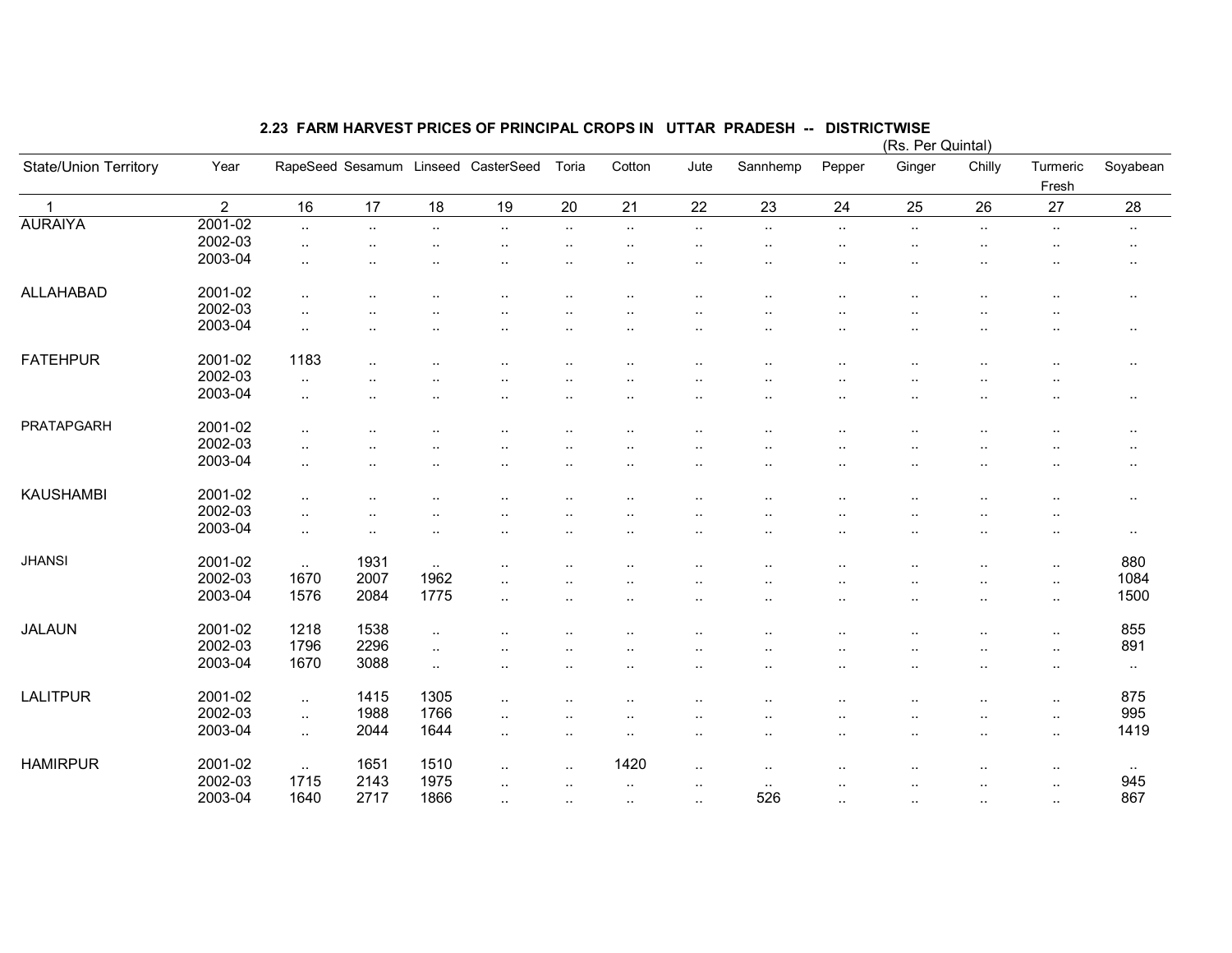|                       |                |                        |               |                      |                                     |                                     |                             |                                   |                              |                          | (Rs. Per Quintal)   |           |                      |                        |
|-----------------------|----------------|------------------------|---------------|----------------------|-------------------------------------|-------------------------------------|-----------------------------|-----------------------------------|------------------------------|--------------------------|---------------------|-----------|----------------------|------------------------|
| State/Union Territory | Year           |                        |               |                      | RapeSeed Sesamum Linseed CasterSeed | Toria                               | Cotton                      | Jute                              | Sannhemp                     | Pepper                   | Ginger              | Chilly    | Turmeric<br>Fresh    | Soyabean               |
| $\overline{1}$        | $\overline{2}$ | 16                     | 17            | 18                   | 19                                  | 20                                  | 21                          | 22                                | 23                           | 24                       | 25                  | 26        | 27                   | 28                     |
| <b>BANDA</b>          | 2001-02        | $\ddotsc$              | 1539          | 1480                 | 843                                 | $\ddotsc$                           | 1394                        | $\ldots$                          | $\sim$                       | $\sim$                   | $\sim$              | $\sim$    | $\sim$               | $\sim$                 |
|                       | 2002-03        | $\ddotsc$              | 2234          | 1833                 | $\sim$                              | $\sim$                              | $\sim$                      | $\cdot$ .                         | 1504                         | $\sim$                   | $\cdot$ .           | $\sim$    | $\cdot$ .            | $\sim$                 |
|                       | 2003-04        | $\ddot{\phantom{a}}$   | 1976          | 1795                 | $\ddot{\phantom{1}}$                | $\cdot$ .                           | $\cdot$ .                   | $\cdot$ .                         | 1394                         | $\cdot$ .                | $\cdot$ .           |           | ٠.                   | $\sim$                 |
| <b>CHITRAKOOT</b>     | 2001-02        | 1132                   | $\sim$        | 1414                 | $\ddotsc$                           | $\ddot{\phantom{a}}$                | $\cdot$ .                   | $\cdot$ .                         | $\ddot{\phantom{a}}$         | $\cdot$ .                |                     |           | $\cdot$ .            | $\sim$                 |
|                       | 2002-03        | 1100                   | $\ddotsc$     | 1624                 | $\ddotsc$                           |                                     |                             | $\cdot$ .                         |                              |                          |                     |           |                      | $\cdot$ .              |
|                       | 2003-04        | $\ddotsc$              | $\sim$        | $\cdot$ .            | $\ddot{\phantom{a}}$                | $\ddot{\phantom{0}}$                |                             | $\ddot{\phantom{a}}$              | $\ddot{\phantom{a}}$         |                          | ٠.                  |           | ٠.                   | $\cdot$ .              |
| <b>MAHOBA</b>         | 2001-02        | $\ddotsc$              |               |                      | $\ddot{\phantom{0}}$                | $\ddot{\phantom{1}}$ .              | $\ddot{\phantom{a}}$        | $\ddot{\phantom{a}}$              | $\ddot{\phantom{a}}$         |                          | ٠.                  |           | $\ddotsc$            | $\cdot$ .              |
|                       | 2002-03        | $\ddotsc$              |               | $\ddot{\phantom{0}}$ |                                     | $\ddot{\phantom{0}}$                |                             | $\cdot$ .                         | $\ddot{\phantom{a}}$         | $\ddot{\phantom{0}}$     | $\cdot$ .           |           | $\ddot{\phantom{0}}$ | $\ddotsc$              |
|                       | 2003-04        | $\ddotsc$              |               |                      | $\ddotsc$                           | $\sim$                              | $\ddot{\phantom{a}}$        | $\cdot$ .                         | $\cdot$ .                    | $\ddot{\phantom{a}}$     | $\cdot$ .           | ٠.        | $\sim$               | $\sim$                 |
| VARANASI              | 2001-02        | $\cdot$ .              | . .           |                      |                                     | $\ddot{\phantom{1}}$ .              | $\cdot$ .                   | $\cdot$ .                         | $\cdot$ .                    |                          |                     | $\cdot$ . | $\ddotsc$            | $\sim$                 |
|                       | 2002-03        | $\ddotsc$              |               |                      |                                     |                                     |                             | $\sim$                            | $\cdot$ .                    |                          |                     |           |                      | $\sim$                 |
|                       | 2003-04        | $\ddotsc$              |               |                      |                                     | $\ddotsc$                           |                             | $\cdot$ .                         | 1403                         | $\ddotsc$                | $\cdot$ .           |           | $\ddotsc$            | $\sim$                 |
| CHANDAULI             | 2001-02        | $\ddotsc$              |               |                      |                                     |                                     |                             |                                   | $\cdot$ .                    |                          |                     | $\cdot$ . |                      | $\sim$                 |
|                       | 2002-03        | $\cdot$ .              |               |                      |                                     | $\ddot{\phantom{0}}$                |                             |                                   |                              |                          |                     |           |                      |                        |
|                       | 2003-04        | $\ddotsc$              |               | $\ddot{\phantom{a}}$ | $\ddot{\phantom{a}}$                | $\ddot{\phantom{0}}$                |                             |                                   |                              |                          |                     |           |                      | $\cdot$ .<br>$\ddotsc$ |
| <b>GHAZIPUR</b>       | 2001-02        | $\ddotsc$              |               |                      |                                     | $\ddot{\phantom{0}}$                |                             |                                   |                              |                          |                     | . .       |                      |                        |
|                       | 2002-03        |                        |               |                      |                                     |                                     |                             |                                   |                              |                          |                     |           |                      | $\sim$                 |
|                       | 2003-04        | $\ddotsc$<br>$\cdot$ . |               | <br>                 | $\ddot{\phantom{a}}$<br>            | $\ddot{\phantom{1}}$ .<br>$\ddotsc$ | $\ddot{\phantom{a}}$<br>    | $\ddot{\phantom{a}}$<br>$\cdot$ . | $\ddot{\phantom{1}}$ .<br>٠. | $\ddot{\phantom{a}}$<br> | $\sim$<br>$\cdot$ . | ٠.<br>    | $\sim$<br>$\ddotsc$  | $\cdot$ .<br>$\cdot$ . |
| <b>JAUNPUR</b>        | 2001-02        |                        |               |                      |                                     |                                     |                             |                                   |                              |                          |                     |           |                      |                        |
|                       | 2002-03        | $\ddotsc$              |               |                      |                                     |                                     |                             |                                   |                              |                          |                     |           |                      | $\sim$                 |
|                       | 2003-04        | $\ddotsc$<br>$\cdot$ . |               |                      | <br>$\ddot{\phantom{0}}$            | $\ddot{\phantom{1}}$ .              | . .<br>$\ddot{\phantom{a}}$ | <br>$\ddot{\phantom{a}}$          | $\ddot{\phantom{a}}$         |                          | <br>$\cdot$ .       | ٠.        | $\ddotsc$            | $\sim$<br>$\cdot$ .    |
|                       |                |                        |               |                      |                                     |                                     |                             |                                   |                              |                          |                     |           |                      |                        |
| <b>MIRZAPUR</b>       | 2001-02        | $\ddotsc$              |               |                      | ٠.                                  | $\ddotsc$                           |                             |                                   | $\ddot{\phantom{a}}$         |                          |                     |           | $\ddot{\phantom{a}}$ | $\sim$                 |
|                       | 2002-03        | $\ddotsc$              |               |                      |                                     |                                     |                             | $\ddot{\phantom{0}}$              |                              |                          |                     |           |                      |                        |
|                       | 2003-04        | $\ddotsc$              | $\ddotsc$     |                      | $\ddotsc$                           | $\ddotsc$                           | $\cdot$ .                   | $\cdot$ .                         | $\cdot$ .                    | $\ddotsc$                | $\cdot$ .           | $\sim$    | $\ddotsc$            | $\sim$                 |
| <b>SONBHADRA</b>      | 2001-02        | $\ddotsc$              | 1819          |                      | $\ddot{\phantom{a}}$                | $\ddotsc$                           |                             |                                   |                              |                          |                     |           |                      | $\sim$                 |
|                       | 2002-03        | $\ddot{\phantom{a}}$   | $\cdot$ .     |                      |                                     | $\ddotsc$                           |                             |                                   |                              |                          |                     |           |                      | $\sim$                 |
|                       | 2003-04        | $\sim$                 | $\sim$ $\sim$ | $\sim$               | $\sim$                              | $\sim$                              | ٠.                          | $\cdot$ .                         | $\cdot$ .                    |                          |                     |           | $\sim$               | $\sim$                 |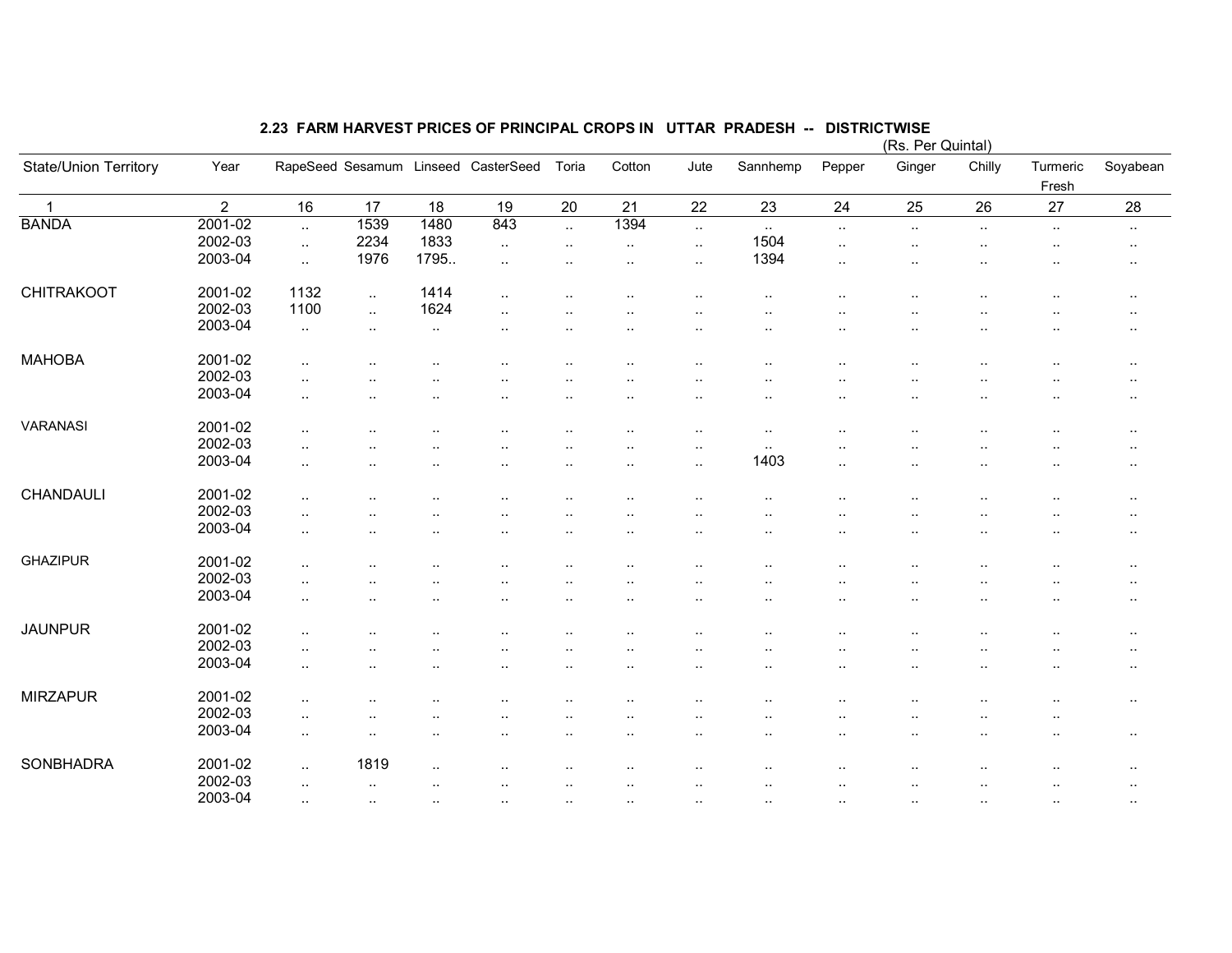|                       |                |                      | (Rs. Per Quintal)    |           |                                     |                      |                      |                      |           |           |                      |           |                   |                        |
|-----------------------|----------------|----------------------|----------------------|-----------|-------------------------------------|----------------------|----------------------|----------------------|-----------|-----------|----------------------|-----------|-------------------|------------------------|
| State/Union Territory | Year           |                      |                      |           | RapeSeed Sesamum Linseed CasterSeed | Toria                | Cotton               | Jute                 | Sannhemp  | Pepper    | Ginger               | Chilly    | Turmeric<br>Fresh | Soyabean               |
| $\mathbf{1}$          | $\overline{2}$ | 16                   | 17                   | 18        | 19                                  | 20                   | 21                   | 22                   | 23        | 24        | 25                   | 26        | 27                | 28                     |
| <b>SANT RAVIDAS</b>   | 2001-02        | $\ldots$             | $\ddotsc$            | $\ddotsc$ | $\sim$                              | $\sim$               | $\ldots$             | $\ldots$             | $\sim$    | $\sim$    | $\ldots$             | $\sim$    | $\sim$            | $\sim$                 |
| <b>NAGAR</b>          | 2002-03        | $\cdot$ .            |                      | ٠.        | ٠.                                  | $\cdot$ .            | $\cdot$ .            | $\cdot$ .            | $\cdot$ . | $\sim$    | $\cdot$ .            | $\cdot$ . | $\sim$            | $\cdot$ .              |
|                       | 2003-04        | $\ddotsc$            | $\ddotsc$            |           | ٠.                                  | $\ddotsc$            |                      | $\cdot$ .            | $\ddotsc$ |           | $\sim$               |           | ٠.                | $\sim$                 |
|                       |                |                      |                      |           |                                     |                      |                      |                      |           |           |                      |           |                   |                        |
| <b>GORAKHPUR</b>      | 2001-02        | $\ddot{\phantom{1}}$ |                      |           |                                     |                      |                      |                      |           |           | $\cdot$ .            |           |                   | $\sim$                 |
|                       | 2002-03        | $\ddotsc$            |                      |           |                                     |                      |                      |                      |           |           |                      |           | ٠.                |                        |
|                       | 2003-04        |                      |                      |           |                                     |                      |                      |                      |           |           |                      |           |                   | $\sim$                 |
|                       |                | $\cdot$ .            |                      |           |                                     | $\ddot{\phantom{0}}$ |                      | $\cdot$ .            | ٠.        |           |                      | $\cdot$ . | ٠.                | $\cdot$ .              |
| <b>KUSHINAGAR</b>     | 2001-02        | 1138                 | $\sim$               |           |                                     | $\ddotsc$            | ٠.                   | $\cdot$ .            | $\sim$    |           |                      | $\sim$    | 257               | $\sim$                 |
|                       | 2002-03        | 1600                 |                      |           |                                     |                      |                      |                      | 2054      |           | $\cdot$ .            |           | 256               |                        |
|                       |                |                      | $\cdot$ .            |           |                                     |                      |                      | $\ddotsc$            |           | $\cdot$ . | $\cdot$ .            | $\ddotsc$ |                   | $\ddotsc$              |
|                       | 2003-04        | 1600                 | $\ldots$             |           | ٠.                                  | $\ddotsc$            | $\ddot{\phantom{a}}$ | $\sim$               | 1775      | $\ldots$  |                      | $\sim$    | 257               | $\sim$                 |
| <b>DEORIA</b>         | 2001-02        |                      |                      |           |                                     |                      |                      |                      |           |           |                      |           |                   |                        |
|                       | 2002-03        | $\ldots$             |                      |           |                                     | $\cdot$ .            | $\ddot{\phantom{a}}$ | $\sim$               | $\cdot$ . |           |                      | ٠.        | $\sim$            | $\cdot$ .              |
|                       |                | $\ddotsc$            |                      |           |                                     |                      |                      |                      |           |           |                      |           |                   | $\sim$                 |
|                       | 2003-04        | $\ddotsc$            |                      |           |                                     | $\ddotsc$            |                      | $\cdot$ .            | $\ddotsc$ |           | $\cdot$ .            |           | $\ddotsc$         | $\sim$                 |
| MAHARAJGANJ           | 2001-02        | 1559                 | $\ddot{\phantom{a}}$ |           |                                     |                      |                      |                      |           |           |                      |           |                   | $\sim$                 |
|                       | 2002-03        | 1464                 | $\ddotsc$            |           |                                     |                      |                      |                      |           |           |                      |           |                   |                        |
|                       | 2003-04        |                      |                      |           |                                     |                      |                      | ٠.                   |           |           |                      |           |                   | $\cdot$ .              |
|                       |                | $\ddotsc$            |                      |           |                                     | $\ddot{\phantom{a}}$ |                      |                      |           |           |                      |           |                   | $\ddot{\phantom{a}}$ . |
| <b>BASTI</b>          | 2001-02        | $\ddotsc$            |                      |           |                                     |                      |                      | $\ddot{\phantom{a}}$ |           |           |                      |           |                   | $\sim$                 |
|                       | 2002-03        | $\ddot{\phantom{1}}$ | $\cdot$ .            |           |                                     | $\ddotsc$            | $\cdot$ .            |                      | $\ddotsc$ | $\cdot$ . |                      |           | $\ddotsc$         | $\sim$                 |
|                       | 2003-04        |                      |                      |           |                                     |                      |                      |                      |           |           |                      |           |                   |                        |
|                       |                | $\ddotsc$            | $\cdot$ .            | ٠.        | ٠.                                  | $\sim$               |                      | $\cdot$ .            | $\cdot$ . |           | $\cdot$ .            | ٠.        | $\ddotsc$         | $\sim$                 |
| SIDDHARTHNAGAR        | 2001-02        | $\ddotsc$            |                      |           |                                     |                      |                      |                      |           |           |                      |           |                   | $\cdot$ .              |
|                       | 2002-03        | $\ddotsc$            |                      |           |                                     |                      |                      |                      |           |           |                      |           | $\ddotsc$         |                        |
|                       | 2003-04        |                      |                      |           |                                     |                      |                      |                      |           |           |                      |           |                   | $\cdot$ .              |
|                       |                | $\ddotsc$            | $\cdot$ .            |           | ٠.                                  | $\ddotsc$            |                      | $\cdot$ .            | $\cdot$ . | $\ddotsc$ | $\cdot$ .            | $\ddotsc$ | $\ddotsc$         | $\sim$                 |
| SANT KABIR NAGAR      | 2001-02        | $\ddotsc$            |                      |           |                                     | $\ddot{\phantom{a}}$ |                      | $\ddot{\phantom{a}}$ | $\cdot$ . | $\cdot$ . | $\ddot{\phantom{a}}$ |           | $\cdot$ .         | $\sim$                 |
|                       | 2002-03        |                      |                      |           |                                     |                      |                      |                      |           |           |                      |           |                   |                        |
|                       | 2003-04        | $\ddotsc$            |                      |           |                                     |                      |                      |                      |           |           |                      |           |                   | $\cdots$               |
|                       |                | $\ddot{\phantom{1}}$ |                      |           |                                     |                      | $\cdot$ .            | $\sim$               | $\cdot$ . |           | $\sim$               | $\cdot$ . | $\ddotsc$         | $\sim$                 |
| <b>LUCKNOW</b>        | 2001-02        |                      |                      |           |                                     |                      |                      |                      |           |           |                      |           |                   |                        |
|                       | 2002-03        | $\cdot$ .            |                      |           |                                     |                      |                      |                      |           |           |                      |           |                   | $\ddot{\phantom{a}}$ . |
|                       | 2003-04        | $\cdot$ .            |                      |           | ٠.                                  | $\cdot$ .            |                      | $\sim$               | $\cdot$ . |           | ٠.                   | ٠.        |                   | $\cdot$ .              |
|                       |                | $\cdot$ .            |                      |           |                                     |                      |                      |                      |           |           |                      |           |                   |                        |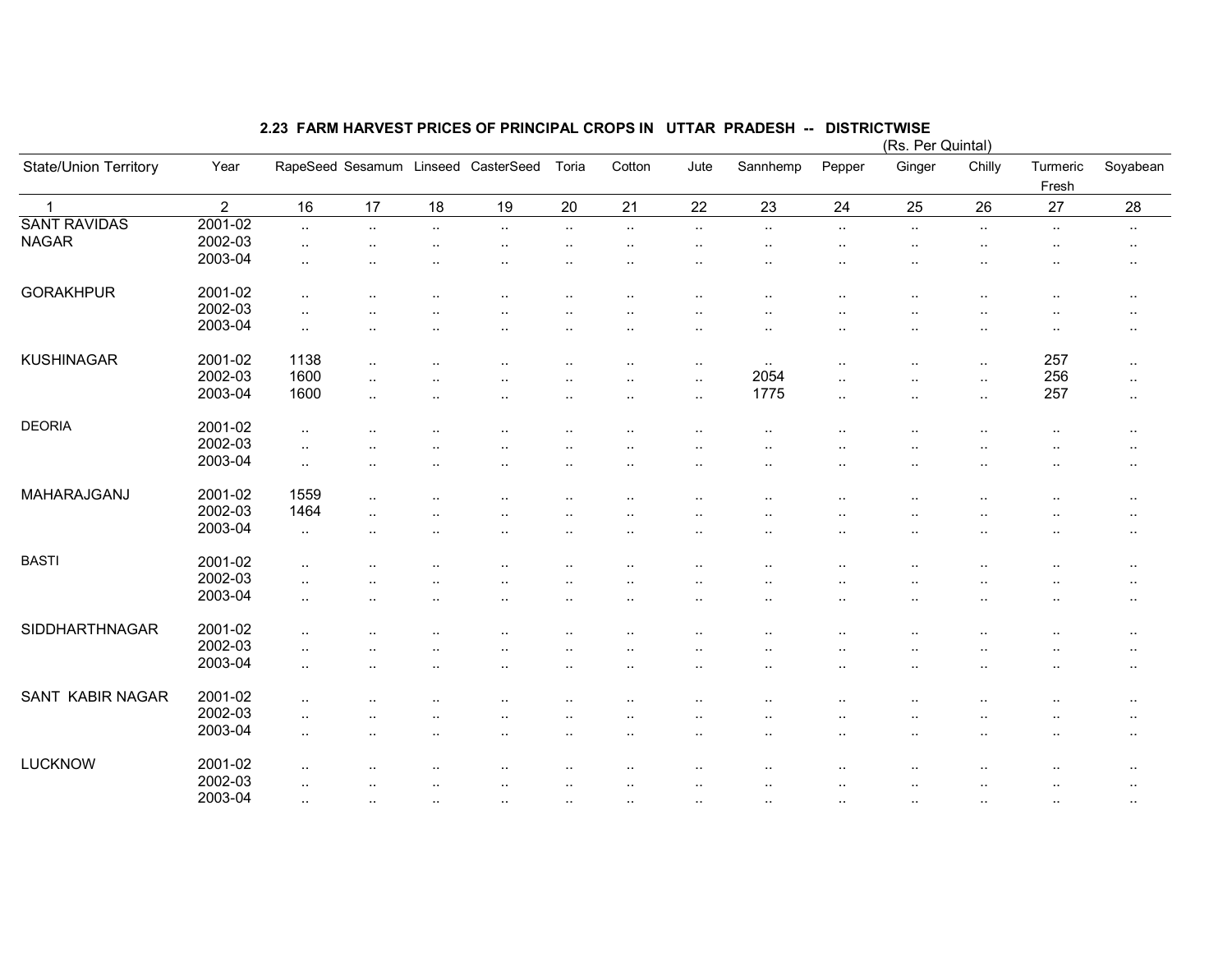|                       |                |                        |           |                      |                                     |                      |                        |                        |                      |           | (Rs. Per Quintal) |           |                   |                        |
|-----------------------|----------------|------------------------|-----------|----------------------|-------------------------------------|----------------------|------------------------|------------------------|----------------------|-----------|-------------------|-----------|-------------------|------------------------|
| State/Union Territory | Year           |                        |           |                      | RapeSeed Sesamum Linseed CasterSeed | Toria                | Cotton                 | Jute                   | Sannhemp             | Pepper    | Ginger            | Chilly    | Turmeric<br>Fresh | Soyabean               |
| $\blacktriangleleft$  | $\overline{2}$ | 16                     | 17        | 18                   | 19                                  | 20                   | 21                     | 22                     | 23                   | 24        | 25                | 26        | 27                | 28                     |
| <b>UNNAO</b>          | 2001-02        | $\sim$                 | $\sim$    | $\sim$               | $\ddotsc$                           | $\sim$ $\sim$        | $\ddot{\phantom{1}}$ . | $\cdot$ .              | $\cdot$ .            | $\sim$    | $\cdot$ .         | $\cdot$ . | $\sim$            | $\sim$                 |
|                       | 2002-03        | $\sim$                 | 1681      | $\ddotsc$            |                                     |                      | $\ddot{\phantom{0}}$   | $\ddot{\phantom{1}}$ . |                      |           |                   |           |                   | $\cdot$ .              |
|                       | 2003-04        | 1480                   | 1654      | $\cdot$ .            |                                     |                      |                        |                        |                      |           |                   |           |                   | $\ddotsc$              |
| <b>RAEBARELI</b>      | 2001-02        | 1231                   | 1400      | $\ldots$             |                                     |                      |                        |                        |                      |           |                   |           |                   | $\sim$                 |
|                       | 2002-03        | $\sim$                 | $\ddotsc$ |                      |                                     |                      |                        |                        |                      |           |                   |           |                   | $\ddot{\phantom{1}}$ . |
|                       | 2003-04        | $\sim$                 | $\cdot$ . |                      | .,                                  |                      | $\ddot{\phantom{0}}$   | $\ddot{\phantom{a}}$   |                      |           | $\cdot$ .         |           |                   | $\sim$                 |
| <b>SITAPUR</b>        | 2001-02        | $\ddotsc$              |           |                      | ٠.                                  |                      |                        |                        |                      |           |                   |           |                   | $\ddotsc$              |
|                       | 2002-03        | $\ddotsc$              |           |                      |                                     |                      |                        |                        |                      |           |                   |           |                   | ٠.                     |
|                       | 2003-04        | $\ddotsc$              |           |                      |                                     |                      |                        |                        |                      |           |                   |           |                   | $\ddotsc$              |
| <b>HARDOI</b>         | 2001-02        | 1075                   | 1555      | $\ldots$             | ٠.                                  |                      | $\ddot{\phantom{a}}$   | $\sim$                 | ٠.                   | $\ddotsc$ |                   |           |                   | $\sim$                 |
|                       | 2002-03        | 1397                   | 1791      | $\ddot{\phantom{a}}$ | ٠.                                  |                      |                        |                        |                      |           |                   |           |                   | $\cdots$               |
|                       | 2003-04        | 1515                   | 1789      | $\ldots$             | $\ddot{\phantom{a}}$                |                      |                        |                        |                      | $\ddotsc$ | $\ddotsc$         |           | ٠.                | $\sim$                 |
| <b>FAIZABAD</b>       | 2001-02        | $\ddotsc$              |           |                      |                                     |                      |                        |                        |                      |           |                   |           |                   | $\sim$                 |
|                       | 2002-03        | $\ddotsc$              |           |                      |                                     |                      |                        |                        |                      |           |                   |           |                   | $\cdot$ .              |
|                       | 2003-04        | $\ddotsc$              |           |                      |                                     |                      |                        | $\ddot{\phantom{1}}$ . |                      |           |                   |           |                   | $\ddot{\phantom{1}}$ . |
| <b>SULTANPUR</b>      | 2001-02        | $\ddotsc$              |           |                      |                                     |                      |                        |                        |                      |           |                   |           |                   | $\sim$                 |
|                       | 2002-03        | $\ddotsc$              |           |                      | $\ddot{\phantom{a}}$                | $\ddot{\phantom{a}}$ | $\ddot{\phantom{a}}$   | $\cdot$ .              | ٠.                   |           |                   | ٠.        | $\ddotsc$         | $\cdot$ .              |
|                       | 2003-04        | $\sim$                 | $\cdot$ . | $\ddot{\phantom{a}}$ | $\cdot$ .                           | $\cdot$ .            | $\sim$                 | $\cdot$ .              | $\ddot{\phantom{0}}$ | $\cdot$ . | $\cdot$ .         | $\cdot$ . | $\sim$            | $\cdot$ .              |
| <b>KHERI</b>          | 2001-02        | 1006                   | 1892      | $\ddot{\phantom{a}}$ |                                     |                      | $\cdot$ .              | $\sim$                 | $\ddot{\phantom{0}}$ |           |                   | $\ddotsc$ | 240               | $\sim$                 |
|                       | 2002-03        | 1307                   | $\ddotsc$ |                      |                                     |                      | $\cdot$ .              | 2000                   | $\ddot{\phantom{a}}$ |           |                   | $\cdot$ . | 340               | $\sim$                 |
|                       | 2003-04        | 1695                   | $\ddotsc$ |                      |                                     | $\ddot{\phantom{a}}$ |                        | $\cdot$ .              | ٠.                   |           |                   | $\ddotsc$ | 432               | $\sim$ $\sim$          |
| <b>BARABANKI</b>      | 2001-02        | $\ddotsc$              |           |                      |                                     |                      |                        |                        |                      |           |                   | ٠.        |                   |                        |
|                       | 2002-03        |                        |           |                      |                                     |                      |                        |                        |                      |           |                   |           |                   | $\sim$ $\sim$          |
|                       | 2003-04        | $\ddotsc$<br>$\ddotsc$ |           |                      | ٠.                                  |                      |                        | <br>                   | ٠.                   | $\cdot$ . |                   |           |                   | $\sim$<br>$\ddotsc$    |
|                       |                |                        |           |                      |                                     |                      |                        |                        |                      |           |                   |           |                   |                        |
| AMBEDKAR NAGAR        | 2001-02        | $\ddotsc$              |           | $\cdot$ .            |                                     |                      |                        |                        | $\ddot{\phantom{a}}$ | $\cdot$ . |                   |           |                   | ٠.                     |
|                       | 2002-03        | $\ddotsc$              |           |                      |                                     |                      |                        |                        |                      |           |                   |           |                   |                        |
|                       | 2003-04        | $\sim$                 | $\cdot$ . | $\ddot{\phantom{a}}$ | $\ddotsc$                           |                      |                        |                        | $\cdot$ .            | $\ddotsc$ |                   | $\cdot$ . |                   |                        |